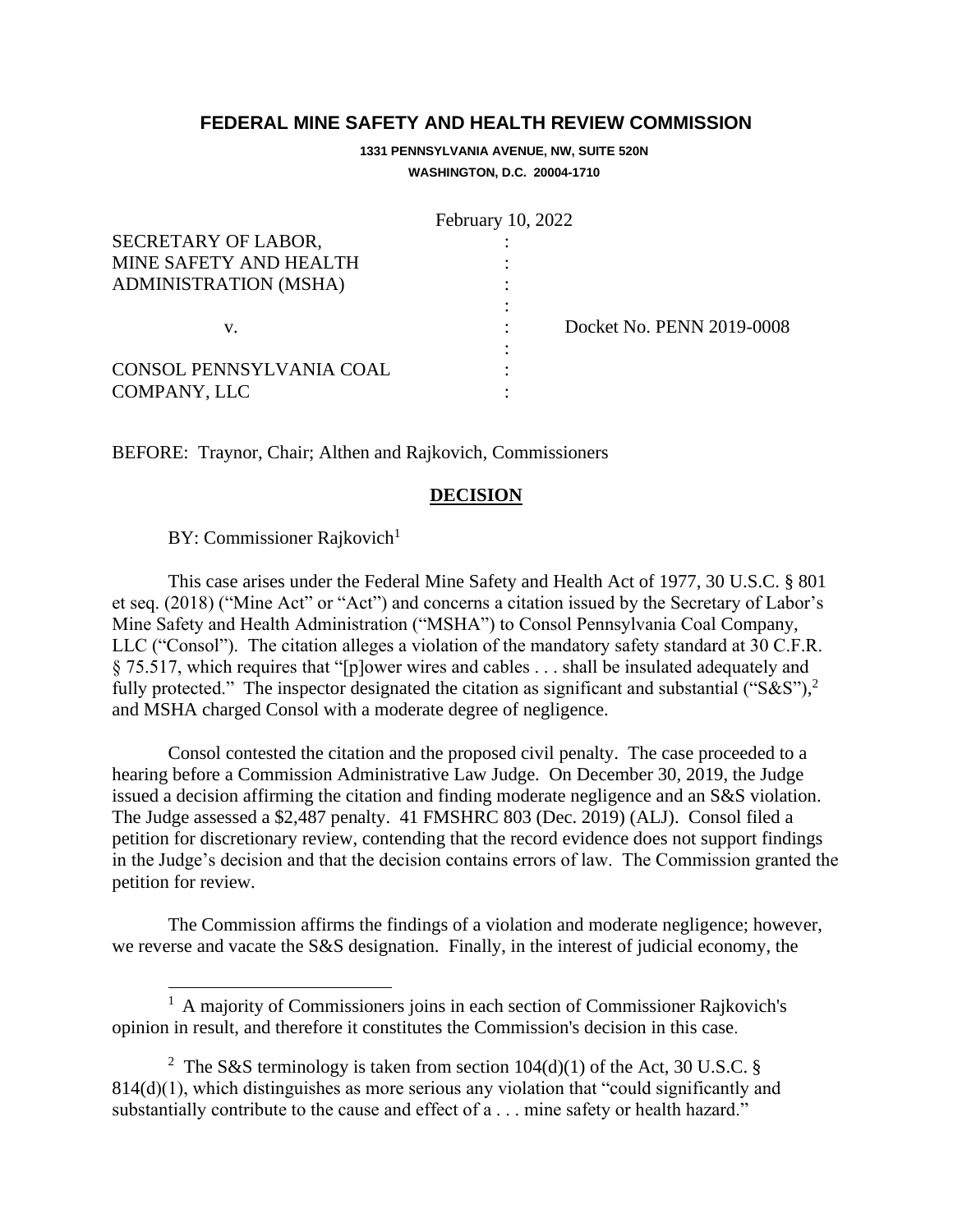Commission assesses a penalty of \$1,000. Chair Traynor writes a separate opinion in which he dissents from the majority's conclusion that the S&S designation should be reversed and from the majority's assessment of a \$1,000 penalty. In addition, Commissioner Althen includes a separate opinion in which he sets forth an alternative reason for concluding that the S&S designation should be overturned.

## **I.**

#### **Factual and Procedural Background**

On August 26, 2018, MSHA inspector Bryan Yates arrived at Consol's Enlow Fork coal mine in Pennsylvania to conduct an inspection. Yates proceeded underground, accompanied by Daniel Colby, Consol's safety representative.

During the inspection, Yates and Colby walked along an entry in the No. 13 feeder location. As Yates walked along the entry, he observed the feeder cable hanging down from hooks secured to the roof or rib. Tr. 142, 144. The cable was energized during Yates' inspection, but the section was not working. Consol had conducted an electrical inspection of the cable the previous day and had not reported any deficiencies in the cable. The inspector did not issue any citations in connection with that inspection.

Yates did not take any photographs of the cable hanging on the hooks in the citation location. However, he did take two pictures of the cable hanging in a different area where testimony established the roof was lower than in the citation area.

Yates had testified that the cable was hung from a hook that he called a "J hook." Colby, at one point, also used the term "J hook." However, Colby then explained that the term "J hook" was incorrect and that the hooks upon which the cable hung were properly referred to as "cable hooks" or "locked hooks." Tr. 228-30. Colby illustrated the difference using two photographs taken by Yates, which show the subject cable further along the entry. Sec'y Ex. 13 (third and fourth photographs), Tr. 148.

Looking at the third picture (the word "pinch" appears"), Colby pointed out that the cable hung on a locked hook that was completely closed and attached to the rib of the entry. He referred to the hook as a "cable hook" or "locked hook" attached to the rib. To show the difference between J-hooks and the cable hook upon which the cable hung, Colby circled a small open hook that he identified as a "J hook" at the edge of the picture. This small hook contrasted with the larger locked hooks supporting the cable.

Colby explained that, due to the way the cable was hung on the locked hooks, the only way for the cable to fall to the floor was to destroy the insulated and locked hooks. Tr. 227. Thus, according to Colby, the cable could not simply fall from the roof but could be dislodged only if some event destroyed the entire closed and attached hook.

Yates testified that, in looking at the cable, he thought he saw possible damage. Tr. 143. His belief was that coal would strike the cable as it passed underneath. Tr. 143. He did not provide details about the scope or location of damage at this stage—i.e., the bottom, side, or top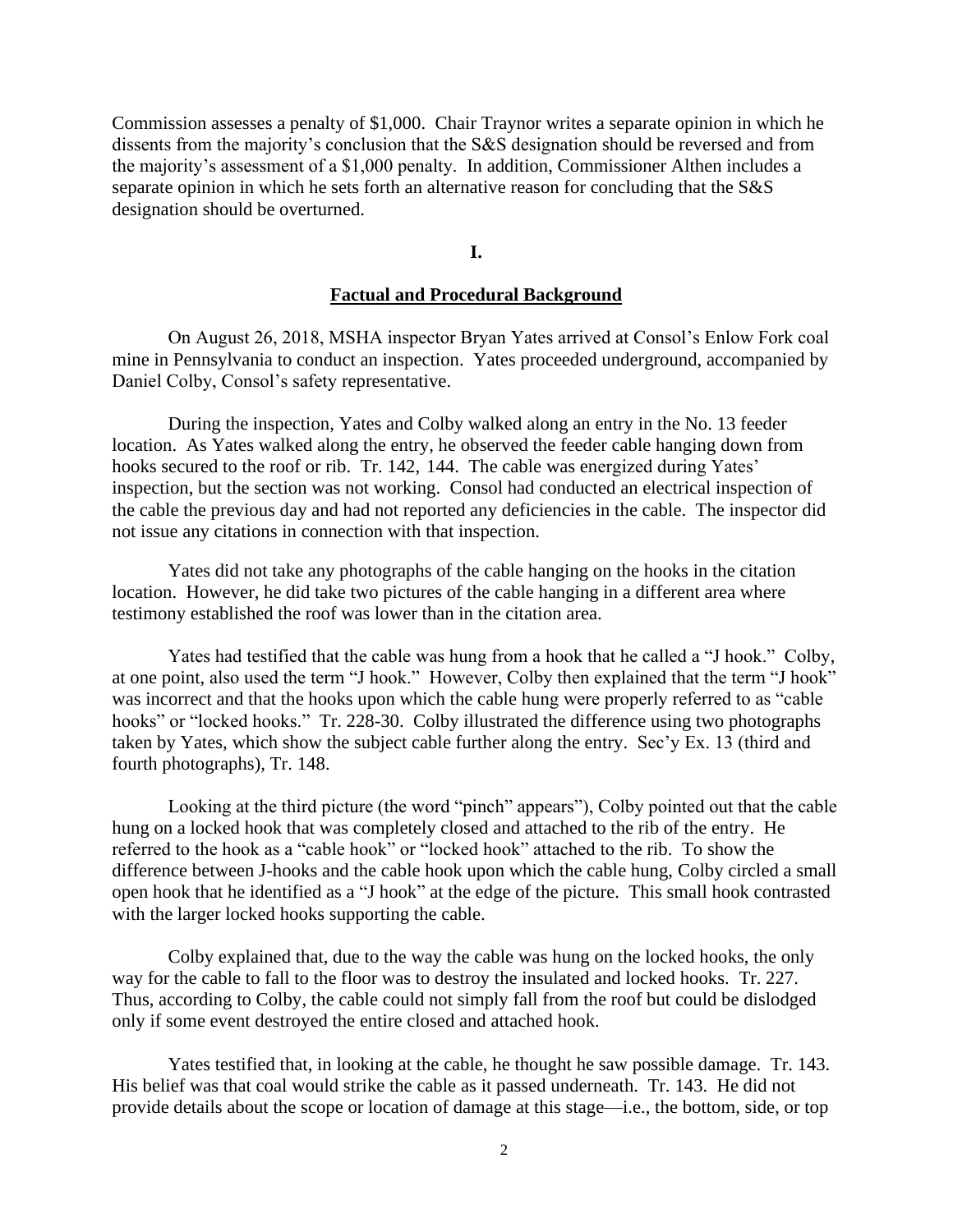of the cable. Colby testified that he could not see any damage to the cable at that time. Tr. 203. Thus, neither Yates nor Colby identified specific damage to the cable at that point. Tr. 171, 203, 217. Yates had the cable de-energized and locked-and-tagged out of service so that he could take it down to examine it hand-over-hand.

Yates and Colby varied somewhat on their estimate of the height of the entry. However, they agreed its removal required a team effort in which they reached above their heads, and Colby used a walking stick to grasp the cable to remove it from the hooks. Yates also said, "it was pretty hard" to get the hooks "out of those plates," which enhanced the difficulty in removing the cable. Tr. 174-175. Colby explained that the purpose of the height of the cable was to allow materials to pass under the cable freely.

After Yates and Colby took the cable down, Yates proceeded with his hand-over-hand inspection. Colby testified that Yates said he felt a "couple [of] bumps," which he showed to Colby. Tr. 204. Colby was standing four to five feet from Yates at the time. Yates did not identify the location of these bumps on the cable – top, bottom, or side. He also did not testify to the location in relation to the entry– right side, middle, left side, etc.

Colby testified that before Yates showed him any damage at this stage, Yates then picked at the area with a screwdriver to clean that area of the cable. Tr. 204. Yates initially denied such action. Later, however, he testified that he did carry a screwdriver and did use it to clean out cuts. When questioned whether he used it in this instance, Yates replied, "I don't remember." Tr. 165. Colby further testified that Yates twisted the cable, applying a strong torque. Tr. 219. Yates conceded that he twisted the cable. Tr. 173. Yates also stated that he tapped or hit the cable, though he could not remember what he used to hit it. Tr. 165.

Yates testified that he found two cuts in the cable. He described the first cut as threequarters of an inch. He did not take a picture of this cut or describe it, but he did testify that the cut did not expose any energized wires. The parties presented no additional evidence regarding this cut.

Yates's testimony focused on the second cut, three feet from the first cut along the cable. Yates described it as one and three-quarters inches long; he did not estimate a width. However, he said he could see the white lead and exposed copper. Colby also testified that he could see the lead and further testified that he had then agreed with Yates that the opening was a violation. Tr. 208, 220, 222.

After handling the cable as described above, Yates took pictures of the cut. Sec'y Ex. 13 (first two photographs). In taking the pictures, Yates used a zoom feature which greatly enlarged the depiction of the cut. When asked whether using the zoom feature would distort the appearance of the cuts, Yates replied, "I'm sure it would." Tr. 186.

Consol's General Maintenance Foreman Travis Stout testified that ground fault protection of 300 milliamps, 25 times more sensitive than the law requires, protected the cable. Consequently, if a lead wire were bare or compromised, it would trip the breaker. Tr. 242. In short, if the lead were damaged, the electricity would go to ground, and the cable would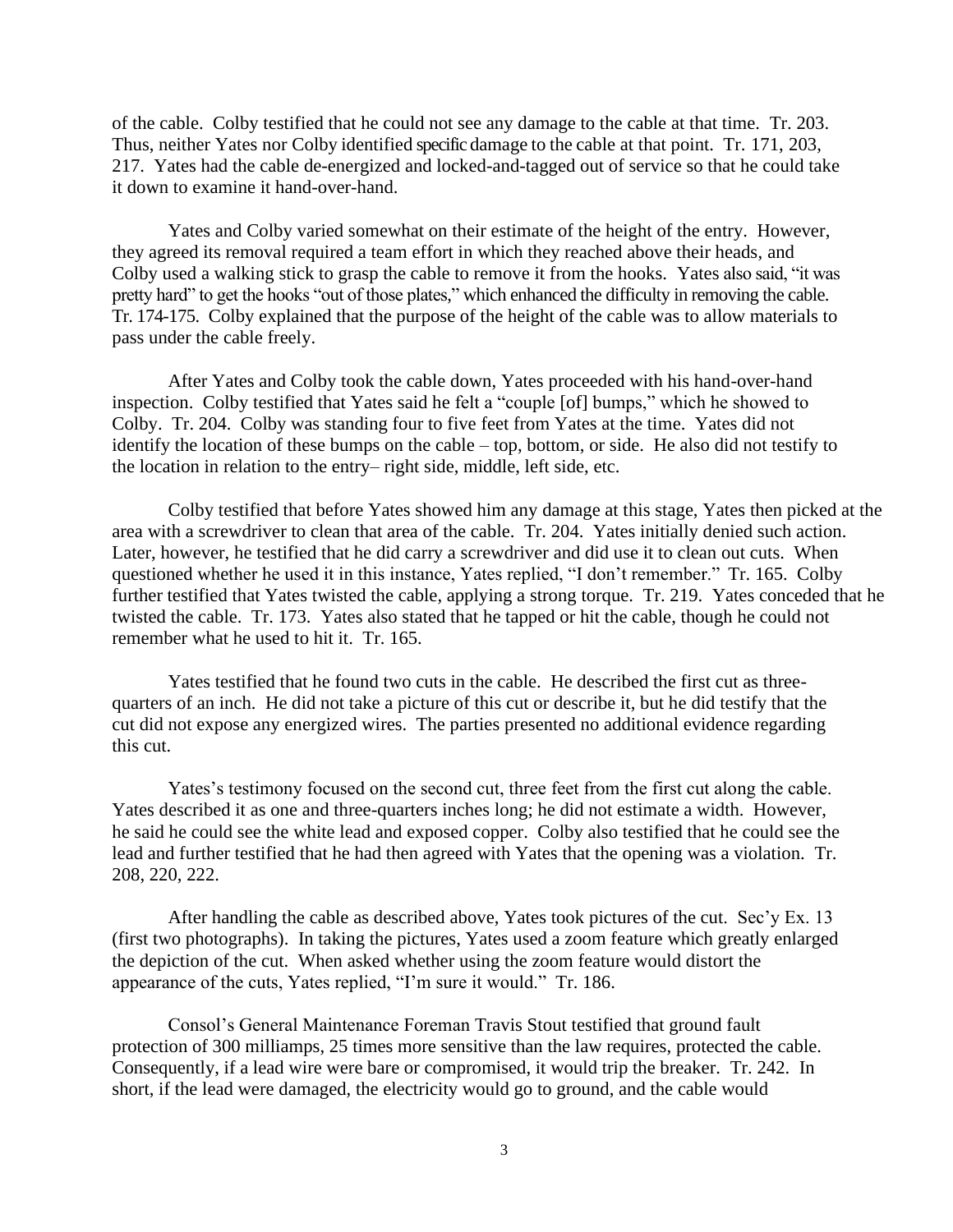immediately de-energize. Stout testified that Yates' photos showed damage to the outer jacket and what might be damage to the inner conductor but that he could not see any damage to a lead. Tr. 238. Stout agreed that it would be possible that the electricity might go to ground by striking the person holding the cable. Tr. 244

Yates issued a section 104(a) citation citing moderate negligence and a significant and substantial violation. Regarding negligence, he opined that Consol should have found the cut. As the basis for the S&S designation, Yates believed the cable could be easily knocked off the locked hooks and fall to the floor. He assumed miners then would grasp an energized cable to reattach it to the hooks near the roof.

## **II.**

#### **The Judge's Decision**

Consol's argument centered upon Yates' actions before he identified a violative cut. Consol argued there was not substantial evidence of the status of the cable before Yates' action picking, hitting, and twisting. In turn, according to Consol, without such evidence, there could not be substantial evidence of a violation, negligence, or an S&S violation because Yates' actions may have created the condition he cited.

The Judge found that:

This Court further recognizes that Yates' vigorous manipulations may have embellished the cable's opening. (*see* Colby's comments regarding such at R-D). However, this Court does not find that Yates' examination techniques, however unorthodox or embellishing, created the cited cable's inner damage.

The undersigned has practiced law for over 40 years and is not naive regarding the regrettable truth that witnesses sometimes lie on the stand. This Court further understands that Yates' personality and zealotry have raised antipathy and suspicion on the part of the Respondent. However, having considered all the evidence presented by the Secretary and Respondent, *in toto* this Court ultimately rejects Respondent's arguments, express or implied, that Yates had deliberately or recklessly damaged the cable so as to have self-created the violation and then had given perjured testimony in support of such.

#### 41 FMSHRC at 818-19 (footnote omitted).

The Judge, therefore, concluded that the Secretary demonstrated that Consol violated the safety standard and was moderately negligent. He affirmed the S&S designation concluding that there was a reasonable likelihood of a miner grasping an inadequately insulated power conductor knocked from a hook and receiving a serious or fatal injury.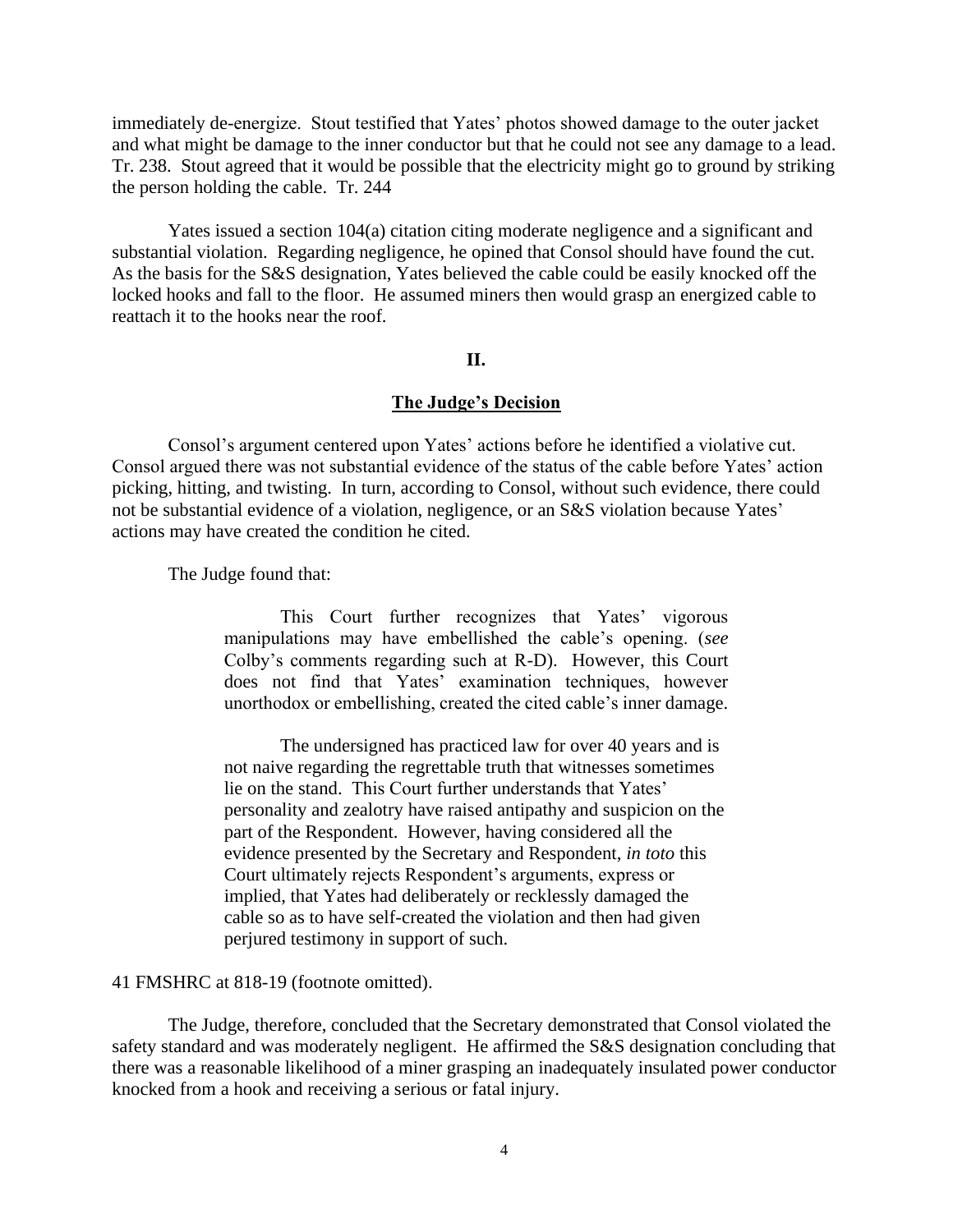## **III.**

#### **Disposition**

#### **A. Substantial Evidence Supports the Judge's Finding of a Violation.**

The record evidence supports the Judge's determination that Consol violated section 75.517.<sup>3</sup> The Judge credited Yates' testimony that he observed possible damage to the cable when hanging in the entry, performed a hand-over-hand inspection, and identified two cuts. Tr. 143-45, 166-68; 41 FMSHRC at 819.

Colby did not get a close look at the cable until after Yates' manipulations. After those manipulations, he observed damage to the outer jacket and the inner conductor; he acknowledged that the cable did not meet the requirements of the standard. Tr. 208, 217-18, 222, R. Ex. D. General Maintenance Foreman Travis Stout agreed that the photograph in the record depicted damage to the outer jacket and perhaps showed the inner conductor. Tr. 238; Sec'y Ex. 13.

On review, Consol argues that it should not be held liable for the violation, because the inspector engaged in a series of manipulations on the cable, such as hitting it, picking at it with a screwdriver, and vigorously manipulating it. The Judge determined that Yates' manipulations embellished damage to the cable but did not create damage.<sup>4</sup> 41 FMSHRC 818-19. The record is sufficient to sustain the Judge's finding of cuts in the cable so that it was not fully protected when Yates conducted his initial hand-over-hand inspection. Accordingly, we affirm the finding of a violation.

#### **B. Substantial Evidence Supports the Judge's Negligence Determination.**

The Judge found that the operator knew or should have known of the violative condition and affirmed the citation's moderate negligence designation. 41 FMSHRC at 823. We conclude that the record supports a determination of moderate negligence.

As noted in the Judge's decision, Yates had concerns that the cable could be damaged from coal passing beneath it. 41 FMSHRC at 815-17. That caused him to take it down for a closer look and conduct a hand-over-hand inspection, which ultimately disclosed damage on the

<sup>&</sup>lt;sup>3</sup> When reviewing a Judge's factual determinations, the Commission is bound by the terms of the Mine Act to apply the substantial evidence test. 30 U.S.C. §  $823(d)(2)(A)(ii)(I)$ . "Substantial evidence" means "'such relevant evidence as a reasonable mind might accept as adequate to support [the judge's] conclusion.'" *Rochester & Pittsburgh Coal Co.*, 11 FMSHRC 2159, 2163 (Nov. 1989) (quoting *Consolidated Edison Co. v. NLRB*, 305 U.S. 197, 229 (1938)).

<sup>&</sup>lt;sup>4</sup> Commissioner Althen notes that there is an important difference between creating a violation and embellishing a violation thereby worsening the condition of a cited area making it amenable to an S&S finding. Based upon Yates' established embellishments of the violation and the absence of evidence of the condition of a cut before the embellishment, Commissioner Althen finds substantial evidence does not support the Judge's S&S finding based upon the condition of the cable after Yates picked at, hit, and twisted the cable.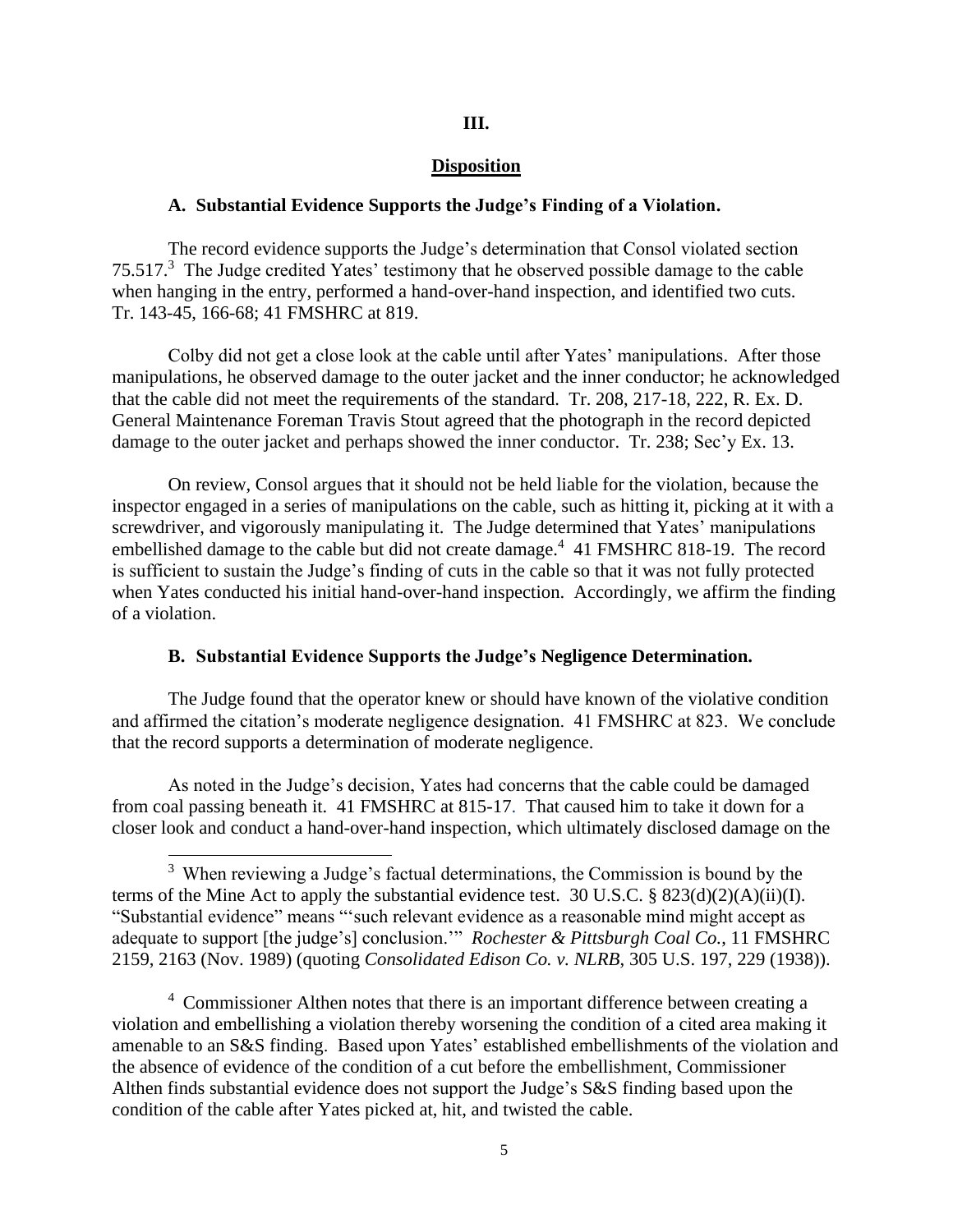outer covering. We do not find any basis to reverse the Judge's determination that Consol's failure to detect the problem and take corrective action before Yates' identification constitutes moderate negligence.

# **C. Substantial Evidence Does Not Support the Judge's Significant and Substantial Designation.**

A violation is deemed to be S&S if, based on the particular facts surrounding the violation, there is a reasonable likelihood that the hazard contributed to will result in an injury or illness of a reasonably serious nature. *See Cement Div., National Gypsum Co*., 3 FMSHRC 822, 825 (Apr. 1981). The Commission has refined the standard into four steps:

> In order to establish that a violation of a mandatory safety standard is significant and substantial, the Secretary of Labor under *National Gypsum* must prove: (1) the underlying violation of a mandatory safety standard; (2) the violation was reasonably likely to cause the occurrence of the discrete safety hazard against which the standard is directed; (3) the occurrence of that hazard would be reasonably likely to cause an injury; and (4) there would be a reasonable likelihood that the injury in question would be of a reasonably serious nature.

*Peabody Midwest Mining, LLC*, 42 FMSHRC 379, 383 (June 2020), citing *Newtown Energy, Inc.*, 38 FMSHRC 2033, 2037-38 (Aug. 2016).

The hazard from a violation of section 75.517 is that it may cause an electrical shock to a miner resulting from contact with an inadequately insulated or not fully protected power cable.<sup>5</sup> Thus, the *Newtown Energy* Step 2 issue is whether the violation was reasonably likely to expose a miner to an electrical current. The allegation of an S&S violation fails at this step.

Yates identified *one reason* for issuing the citation as S&S regarding the cable affixed to the mine roof. He opined that the cable might get hit or otherwise dislodged from the insulated hooks, causing it to fall to the mine floor. He believed miners might then grasp the cable and attempt to rehang it above their heads. The relevant testimony by Yates is:

Q. And why did you evaluate it [hazard of touching]as reasonably likely?

A. We take several things into consideration there. Exposure is definitely one big part of it, and it's reasonably likely that if a miner -- when a miner grabs that cable to hang it back up, *after becoming knocked down* with the shuttle car or a ram car, or scoop, that where it was at in that location, it's

<sup>&</sup>lt;sup>5</sup> Colby testified that Yates said he found a "couple bumps" when doing the hand-overhand inspection. Tr. 204. A finding of mere "bumps" would not support the existence of a hazard. However, from the testimony, cuts did exist. As set forth above, we affirm the Judge's decision that the cuts constituted a violation.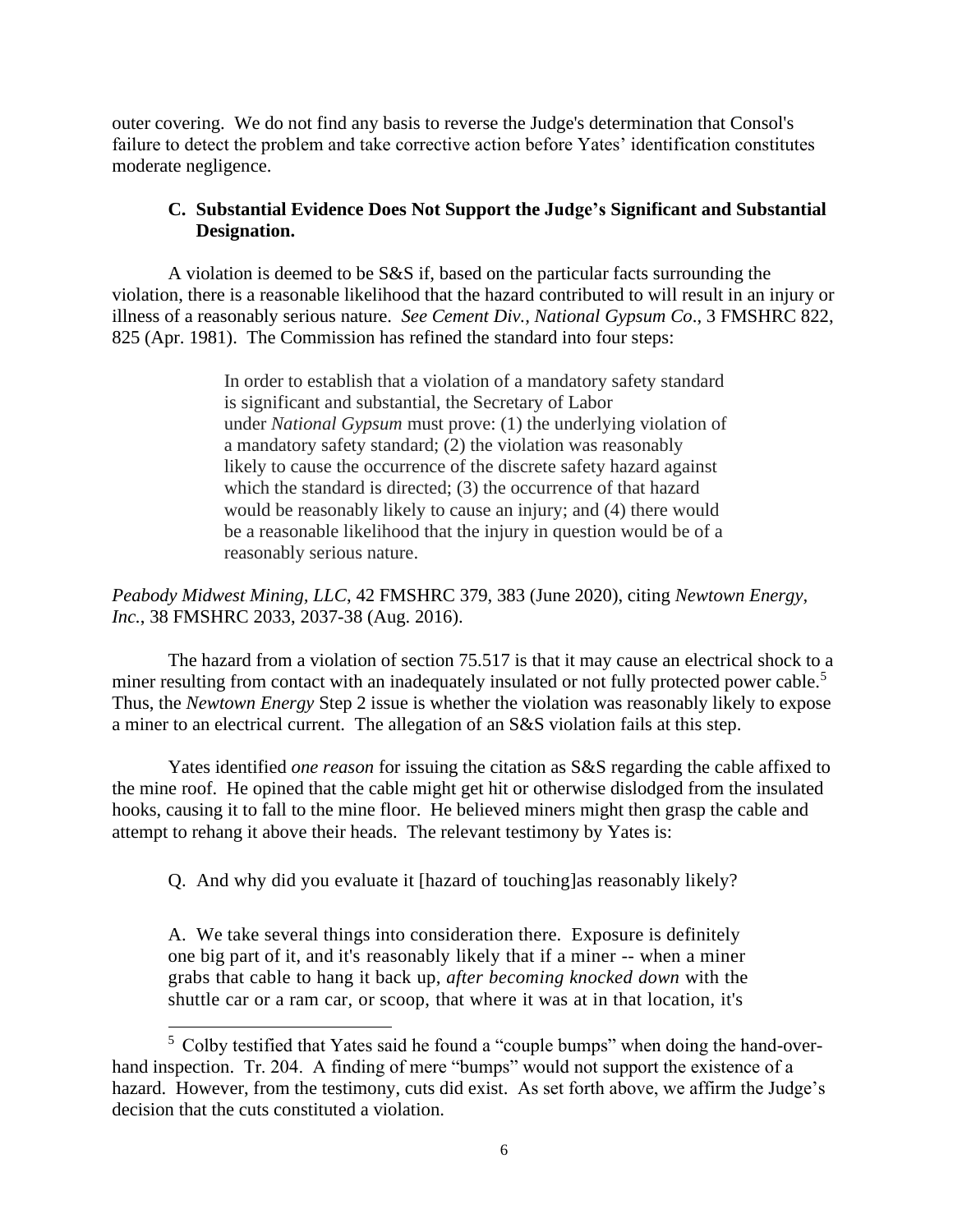reasonably likely that they would grab it in that area and become seriously injured or fatal.

Tr. 150 (emphasis added).

The Judge accepted this basis for finding a likelihood that a miner would come into contact with the damaged portion of the cable. 41 FMSHRC at 820. The difficulty with that reasoning is that there is no evidence that the cable could be easily knocked to the floor. To the contrary, the evidence demonstrates that it would be very unlikely for the cable to be dislodged unintentionally.

Yates stated that he believed the cable could be knocked down because he had seen cables knocked off J-hooks before. Tr. 150. However, he also testified that it was "pretty hard" to take down *this particular cable*, requiring the efforts of both Yates and Colby. Tr. 174-75.

More importantly, Colby testified that the cable at issue was held in place by cable hooks with locking mechanisms, *not* open J-hooks.<sup>6</sup> Tr. 226-30. Yates' own photographs of the subject cable in a nearby area support the locked attachment.<sup>7</sup> Sec'y Ex. 13 (third and fourth photographs). These photographs show a cable locked in place with a closed loop, rather than an open J-hook. The third photograph provides a useful comparison between the two types of hooks discussed: a circled J-hook can be found at the edge of the picture, while the photographed cable is hung on a nearby locked hook. This locked hook is completely closed and attached to the rib of the entry. Colby testified that for a cable secured in this fashion to fall to the floor, "you would have to destroy [the] hooks." Tr. 226-27. The Secretary presented no evidence, through Yates' testimony or otherwise, to suggest any likelihood of the cable being dislodged from locked cable hooks or of such hooks being destroyed.

We review a Judge's factual determinations under the substantial evidence test. 30 U.S.C. § 823(d)(2)(A)(ii)(I). A determination as to the substantiality of evidence supporting a challenged finding "must take into account whatever in the record fairly detracts from its weight." *Universal Camera Corp. v. NLRB*, 340 U.S. 474, 488 (1951) (quoted in *Midwest Material Co.*, 19 FMSHRC 30, 34 n.5 (Jan. 1997). Here, the weight of testimony and exhibits does not show a likelihood of the cable being knocked to the floor by passing equipment, thus exposing miners to the theorized hazard of electric shock when attempting to replace the dislodged cable. Given the absence of evidence supporting Yates' theory and the weight of

<sup>&</sup>lt;sup>6</sup> Colby does at one point state that the cable was hung from J-hooks (Tr. 202), however he explained that this was a misstatement (Tr. 228-30) and otherwise refers to them as cable hooks or insulated hooks. Colby notes that the cable at issue could not even fit inside a J-hook, as shown by Yates' photographs. Tr. 228-30; Sec'y Ex. 13 (third photograph).

 $7$  There is no testimony to suggest that the photographed portion of the cable was unusual with respect to the type of hooks used. Yates introduced these photographs in the context of discussing the cited damage. Tr. 147-48. Presumably, they would not have been introduced as evidence if they could not properly be considered relevant and comparable to the portion of the cable at issue.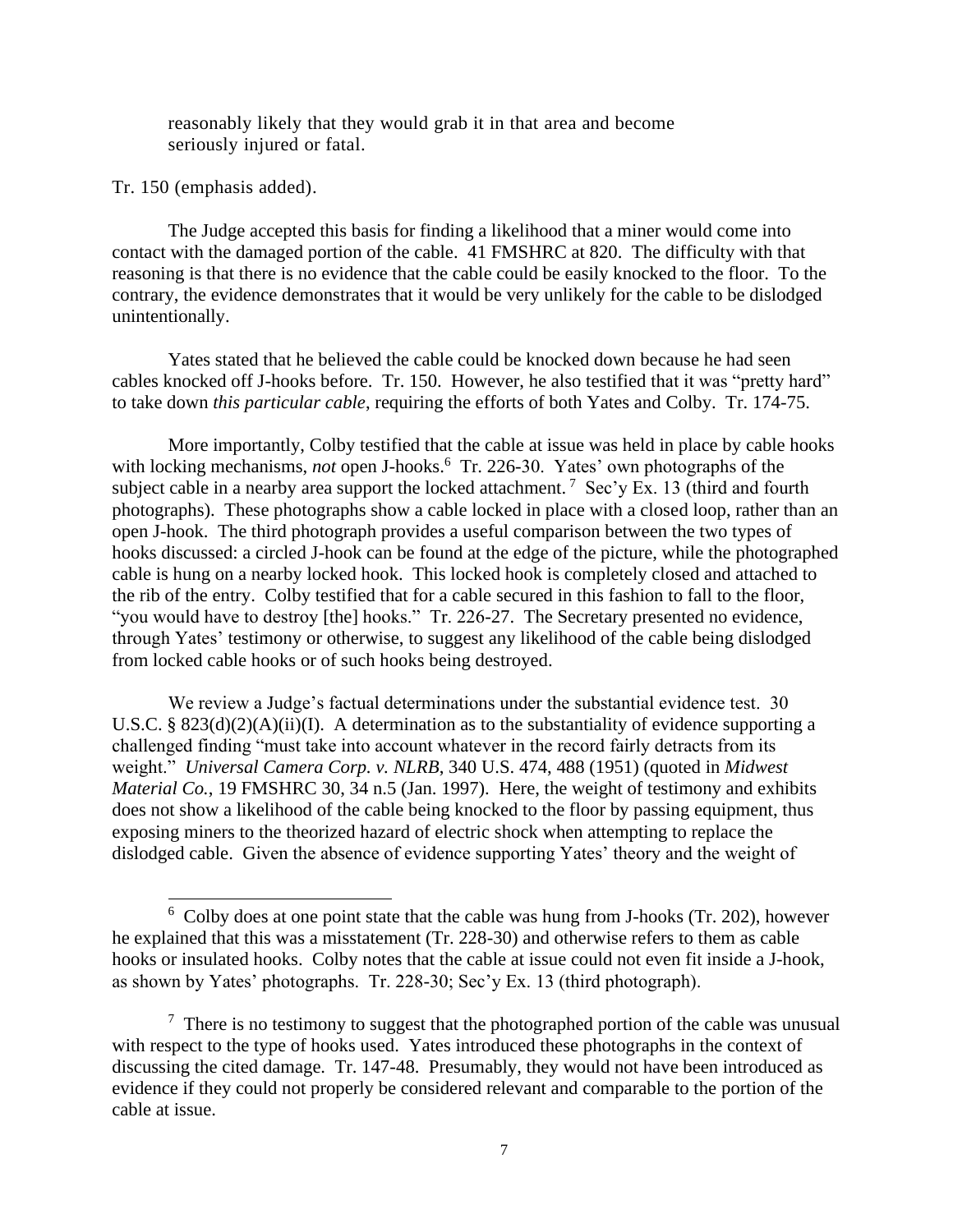evidence that detracts from it, we find that substantial evidence does not support the Judge's S&S determination under Yates' theory of the hazard.

The Judge's decision also suggests two other possible sources of exposure to the hazard. First, the Judge noted that a miner "could" reach overhead and grasp the cable. 41 FMSHRC at 821. However, there is no testimony as to why (or whether) a miner would be likely to do so. The Judge also noted that miners "might" be exposed to the hazard while handling the energized cable during feeder moves. *Id.* at 822. The testimony regarding feeder moves is extremely brief. *See* Tr. 161-62, 245. For example, the Secretary provided no information as to when the cable is energized and de-energized during this process or how miners would handle the cables, factors which affect likelihood of exposure to the shock hazard. As the Judge's own language indicates ("could" and "might"), the Secretary failed to present substantial evidence to support an S&S determination under either of these theories.

For the above reasons, substantial evidence does not support a likelihood of miners coming into contact with the cable (and thus being exposed to electric shock) under any of the theories presented above. The determination is reversed and vacated. <sup>8</sup>

#### **D. The Penalty Assessment is Reduced to a Penalty of \$1,000.**

MSHA applied its penalty point system to the violation and assessed a penalty of \$2,487. The Judge accepted the MSHA assessed penalty and imposed a penalty of \$2,487. A significant portion of the penalty assessed by MSHA resulted from the gravity finding accompanying the S&S designation – a reasonable likelihood of the hazard occurring. The Judge's assessment, likewise, turned substantially on the gravity designation. 41 FMSHRC at 823.

The Commission considers six factors in assessing monetary penalties, namely: the operator's history of previous violations, the appropriateness of the penalty to the size of the operator, whether the operator was negligent, the effect on the operator's ability to continue in business, the gravity of the violation, and efforts toward good faith compliance. 30 U.S.C. § 820(i). Our decision vacates the S&S designation and, effectively, finds it unlikely that the hazard upon which the inspector based the S&S designation could occur. Thus, the gravity of the violation is reduced. The Judge's findings concerning the other factors remain unchanged. *See* 41 FMSHRC at 823-24.

Given the relatively small penalty assessed by the Judge and in the interest of judicial economy, we deem it appropriate to conserve resources and complete this proceeding at this juncture by setting a penalty directly. *See, e.g.*, *Spartan Mining Co.*, 30 FMSHRC 699, 724 (Aug. 2008); *Capitol Cement Corp.*, 21 FMSHRC 883, 896 (Aug. 1999). Taking our findings of moderate negligence and the unlikeliness of exposure to electrical current into account, we assess a final penalty of \$1,000.

<sup>&</sup>lt;sup>8</sup> Because we find the absence of a likelihood of the occurrence of the hazard, we do not need to discuss the operator's argument regarding the issue of redundant safety measures.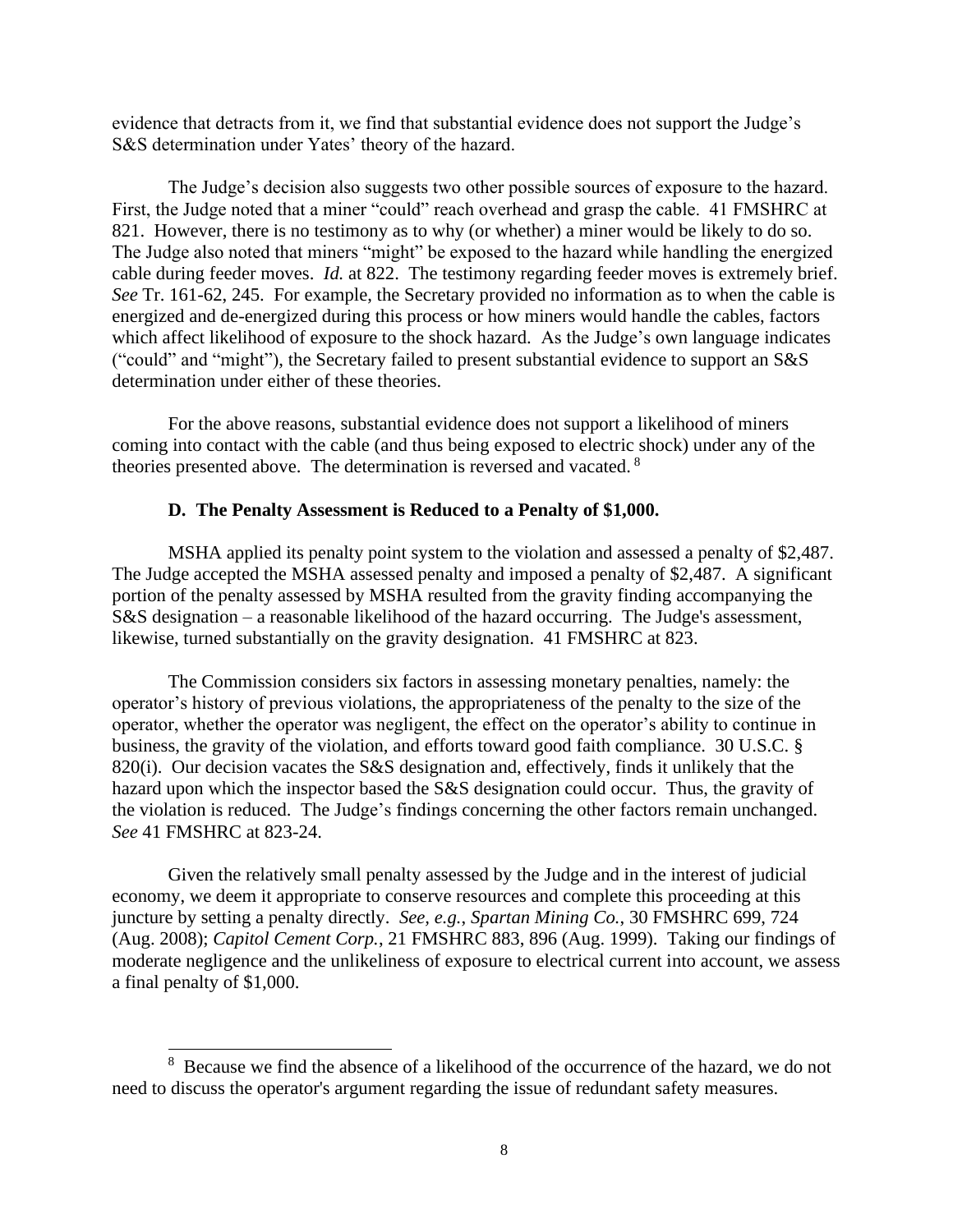# **IV.**

# **Conclusion**

Based upon the preceding analyses, the violation and finding of moderate negligence is affirmed. The significant and substantial designation is reversed and vacated. Finally, the Commission assesses a penalty of \$1,000.

 $\frac{1}{2}$  for  $\frac{1}{2}$  , the set of  $\frac{1}{2}$ 

Marco M. Kajkovich, Jr., Commissioner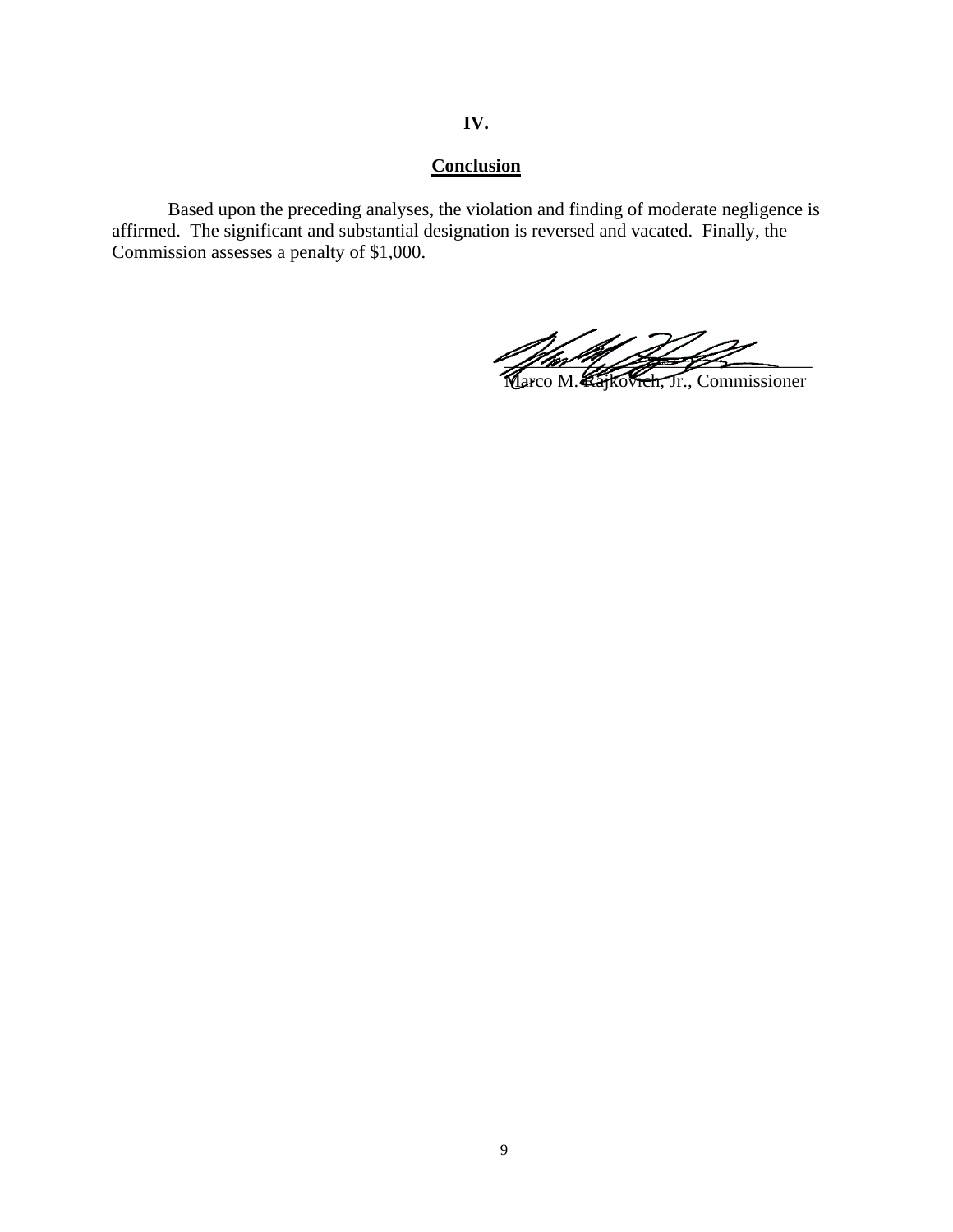## **Commissioner Althen, concurring,**

I join my colleague, Commissioner Rajkovich without qualification to form a majority decision that substantial evidence does not support a finding that the cable was reasonably likely to result in a reasonably serious injury to a miner. I also find that a penalty assessment of \$1,000 against Consol Pennsylvania Coal Company, LLC is appropriate. Commissioner Rajkovich clearly explains the error regarding the absence of any reasonable likelihood of a miner touching a live wire. I write separately only to explain an additional rationale as to why the Judge erred in finding the violation to be significant and substantial ("S&S").

Commissioner Rajkovich explains the undisputed elements of a significant and substantial violation. Thus, there is no need to recite those elements here. Indeed, the S&S standard is not an issue in this case.<sup>1</sup> Moreover, we need not discuss the established  $S&S$ standard because this case should turn on the Inspector's mishandling of the cable before examining the interior of the cable.

I would reverse the S&S finding because the Judge accepted deeply flawed and mishandled evidence as a basis for his decision. The Judge found the actions by Bryan Yates, an inspector with the Department of Labor's Mine Safety and Health Administration ("MSHA"), wrongful and that such actions embellished the damage. Nonetheless, he discounted the inspector's action. That was error. Having found the inspector's actions improper and affecting the evidence and his testimony overstated, the Judge should have dismissed the S&S claim. The inspector's interactions with the cable before finding a tiny area of exposed wire in the interior irremediably tainted the evidence. Accordingly, I would find the inspector's inspection technique in this specific case prevents a finding of an S&S violation.<sup>2</sup>

 $2\,$  I agree with the finding of a violation because there apparently was a small cut in the cable that had not been addressed. The Commission has not opined and most likely would find it impossible to opine on a specific degree of "damage" necessary for a cable to fall within the scope of 30 C.F.R. § 75.517. Because of the environment in underground mining and the thickness of cable jackets, it is certain that cables incur many nicks, scratches, bruises, or bumps that do not compromise the adequacy of insulation or protection. This case does not provide sufficient evidence in depth, specificity, or expertise to permit a definitive ruling on the quantum

<sup>&</sup>lt;sup>1</sup> Chair Traynor's errant discourse on the S&S test is odd. The proper standard for an S&S violation is not at issue in this case. Commissioner Rajkovich identifies the standard that has been applied for forty years. *Cement Div., National Gypsum Co*., 3 FMSHRC 822, 825 (Apr. 1981). The core issue in the accepted standard is whether the Secretary preponderates in proving a reasonable likelihood of a reasonably serious injury due to a hazard caused by the violation. The Secretary does not challenge that standard here. My additional objection does not involve the S&S standard but rather turns on the inspector's inability to provide any meaningful testimony regarding the status of interior of the cable prior to his admitted mishandling of the cable. That failure vitiates the testimony of the condition of the inner area of the cable. No one can know whether any insulation was broken before the inspector's picking at the cut, hitting it, and severely twisting it.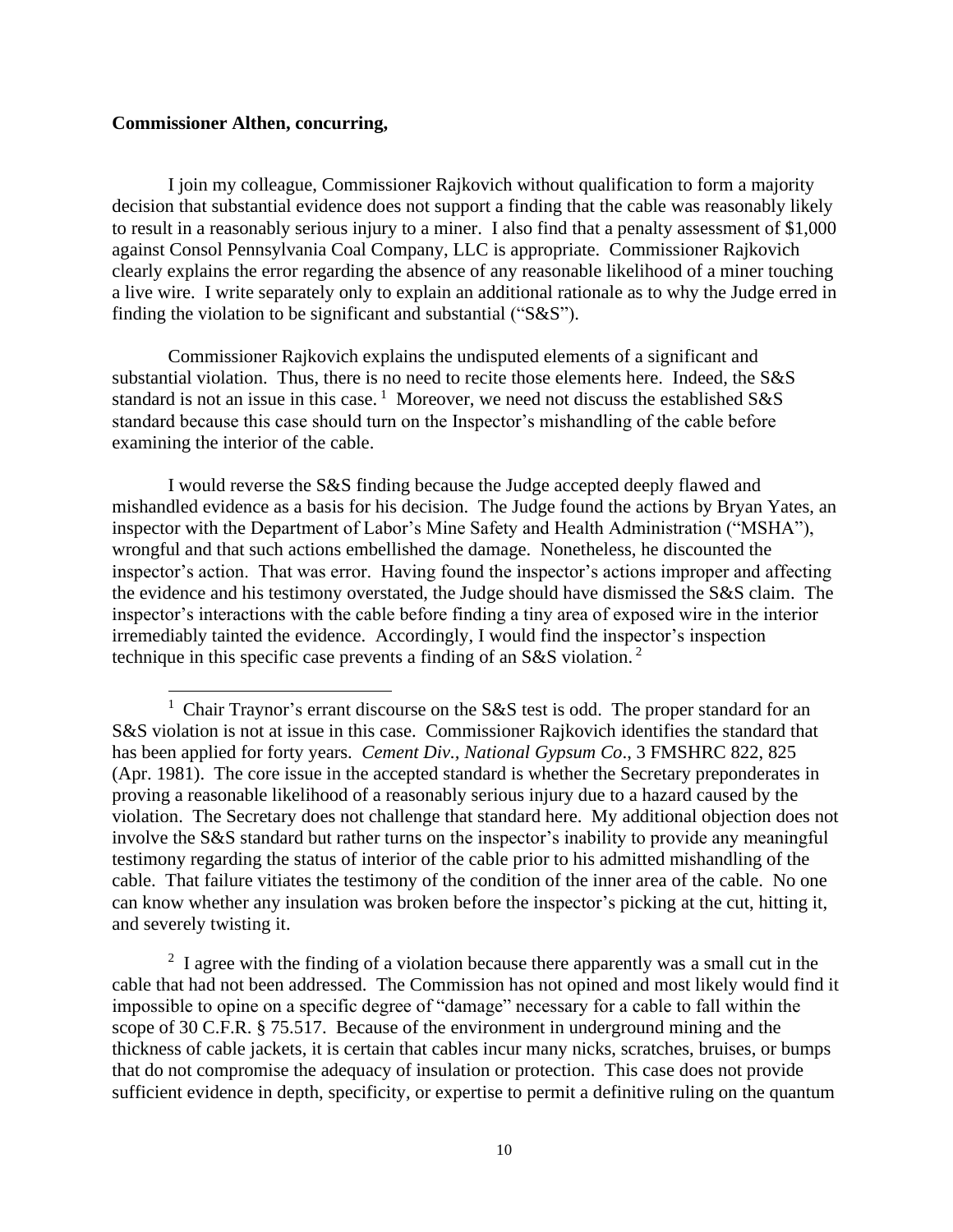The Secretary must prove the S&S elements of a violation by a preponderance of the evidence. Here, that determination depends upon whether substantial evidence supports a finding that the cable was S&S when found by Yates—that is before he admittedly inflicted additional damage to the cable.<sup>3</sup>

Yates did not identify any meaningful damage to the cable before he took several actions that, as the Judge found, certainly affected the condition of the cable. The evidence is that he first saw a small slit in the cable. Testimony regarding Yates' actions in probing, striking, and twisting the cable undercut a finding of substantial evidence because the testimony compels a finding that Yates' actions likely, or at least may well have, created the hazard of exposure to a live wire.

The Judge essentially found the inspector altered ("embellished") the adverse condition of the cable. 41 FMSHRC 803, 818 (Dec. 2019) (ALJ). In turn, Yates based the S&S designation upon observations after those embellishments.

Yates testified his hand-over-hand examination disclosed two bumps on the surface of the jacket. He found or at least testified to nothing more at that point. Daniel Colby, Consol's safety representative, testified that he did not see any damage at that point. Thus, the inspector did not testify to the exposure of any inner level of the cable beyond a surface bump. Colby's notes refer to a "nick" in the cable. Tr. 216. Certainly, a "nick" does not portend access to a live wire underneath the thick jacket.

Such testimony does not constitute substantial evidence that there was damage to the inside of the cable, creating a hazard that a miner might contact a live wire at that point. Yates did not say he saw any damage to the interior of the cable while it was hanging or even after his hand-over-hand inspection. Tr. 171. Had he not taken the destructive actions but simply found a violation and required standard taping, there would not be any S&S question. However, Yates did not stop with his visual and manual cable inspection. He took three distinct actions intentionally designed to "open" the cable.

First, Yates used a screwdriver assertively to affect the bump on the cable. Colby testified that he saw Yates use the screwdriver to "dig" into the bump. Tr. 225. He characterized Yates' conduct with the screwdriver to "pry" at the bump. *Id.* Yates initially denied such action. Later, however, he testified that he did carry a screwdriver and did use it most of the time. When

of damage that must exist for the insulation to be inadequate on a cable or for the cable to be not fully protected for purposes of section 75.517. I accept Commissioner Rajkovich's reasoning on this issue.

 $3\,$  I do not suggest that the inspector intended to create an S&S violation. Indisputably, however, his actions were intended to affect the condition of the cable. It is this effect of the picking, hitting, and twisting upon the inside of the cable that is important.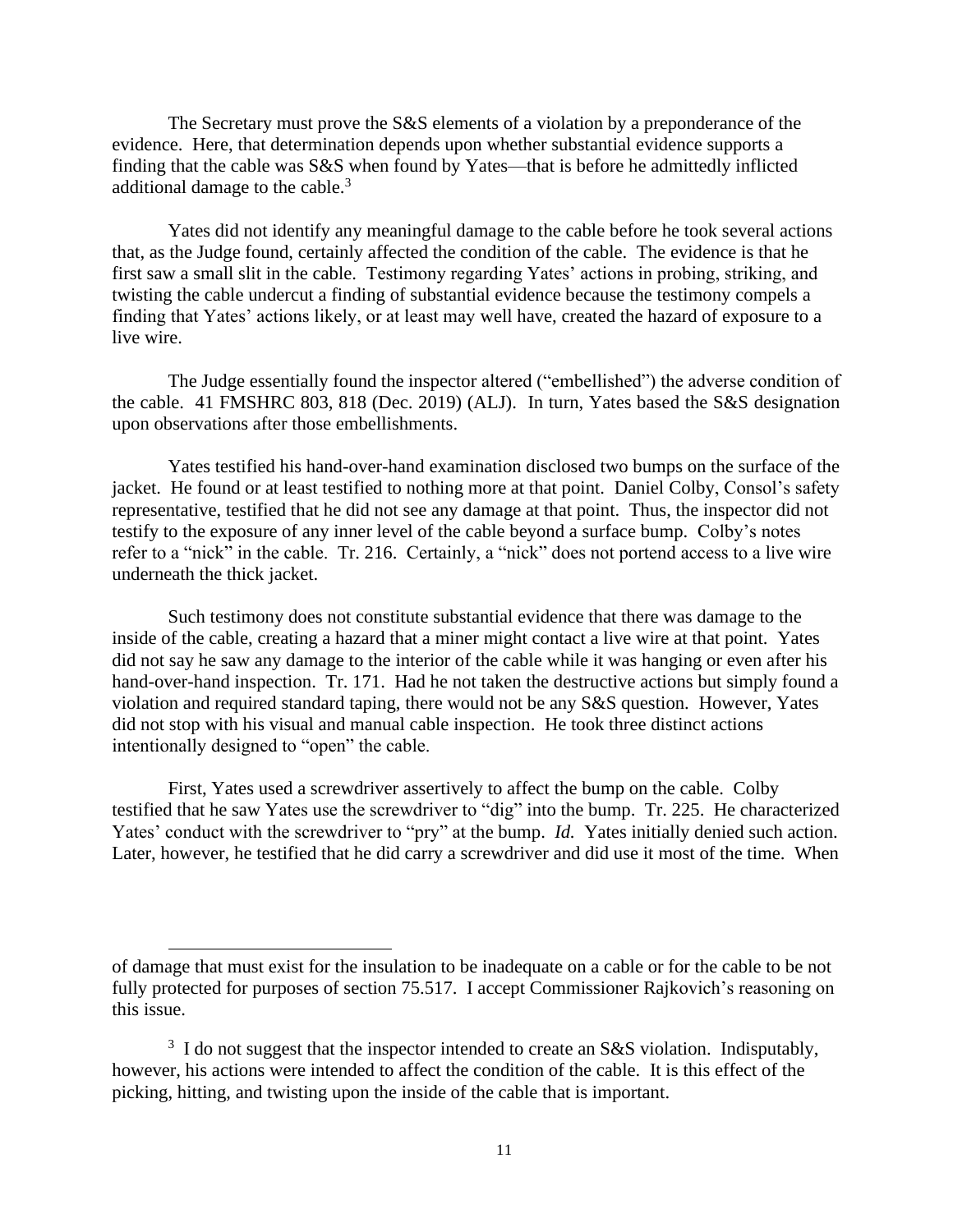questioned whether he used it in this instance, Yates replied, "I don't remember." Tr. 165.<sup>4</sup> Thus, there is positive testimony that Yates dug into the cable jacket with a screwdriver, and Yates testified to a lack of memory but that he does normally use a screwdriver.<sup>5</sup>

Second, Yates affirmatively testified that he struck the bump with his screwdriver or walking stick. Tr. 165. Certainly, the purpose was to affect the area of the bump. Yates testified he was "cleaning" it. However, obviously, hitting a bump or cut on a cable jacket with a stick will tend to crack it or widen any existing crack and cause additional damage.

Finally, Yates twisted the cable and applied a strong torque to the bump area. Yates initially denied twisting the cable; however, during cross-examination, he recanted and conceded he twisted the cable so he could open it. Tr. 173.

Colby testified that he had never seen an inspector engage in such conduct in his time as a safety representative. Colby's testimony was:

> Q. When you say you have never seen an inspector do that before, what do you mean by that? A. I never saw one that actually rotated the cable and started really getting into it and torquing it to try to inspect it. I never saw that.

<sup>4</sup> Yates testified:

[M]ost of the time, . . . I peck it with a small screwdriver. So, when the cable is damaged, I can move the outer jacket out to see if the inner conductors are exposed. That's why they keep going to my screwdriver because I do pack a small screwdriver.

Tr. 165.

<sup>5</sup> Chair Traynor fails to appreciate the difference between credibility issues and facts on the record. Therefore, he asserts the type of hook from which the cable was hanging is a matter for credibility even though indisputable evidence in the record shows it was hanging from a locked hook attached to the sidewall. Sec'y Ex. 13 (third and fourth photographs); Tr. 148-49. He asserts that the majority does not recognize the cable was hanging over an entry. Of course, he is incorrect. Commissioner Rajkovich's opinion explains the position of the cable and that the inspector and Colby had to struggle with it above their heads (even using a walking stick) to unhook it from the locked hooks. Further, evidence showed that the cable was lengthy. The Secretary did not introduce any evidence to demonstrate any likelihood of a miner touching a cable in a place far removed from the feeder in moving the cable. We do not even know whether the nick was on the top, bottom, or side of the cable. The evidence establishes that the cable could not be knocked from the locked, secured hooks without a virtually catastrophic contact. The Secretary did not provide any evidence that a miner would have any reason, advertently or inadvertently, to grasp the cable at any location even in the vicinity of where the inspector found the nick during a move of the cable to meet the test of S&S.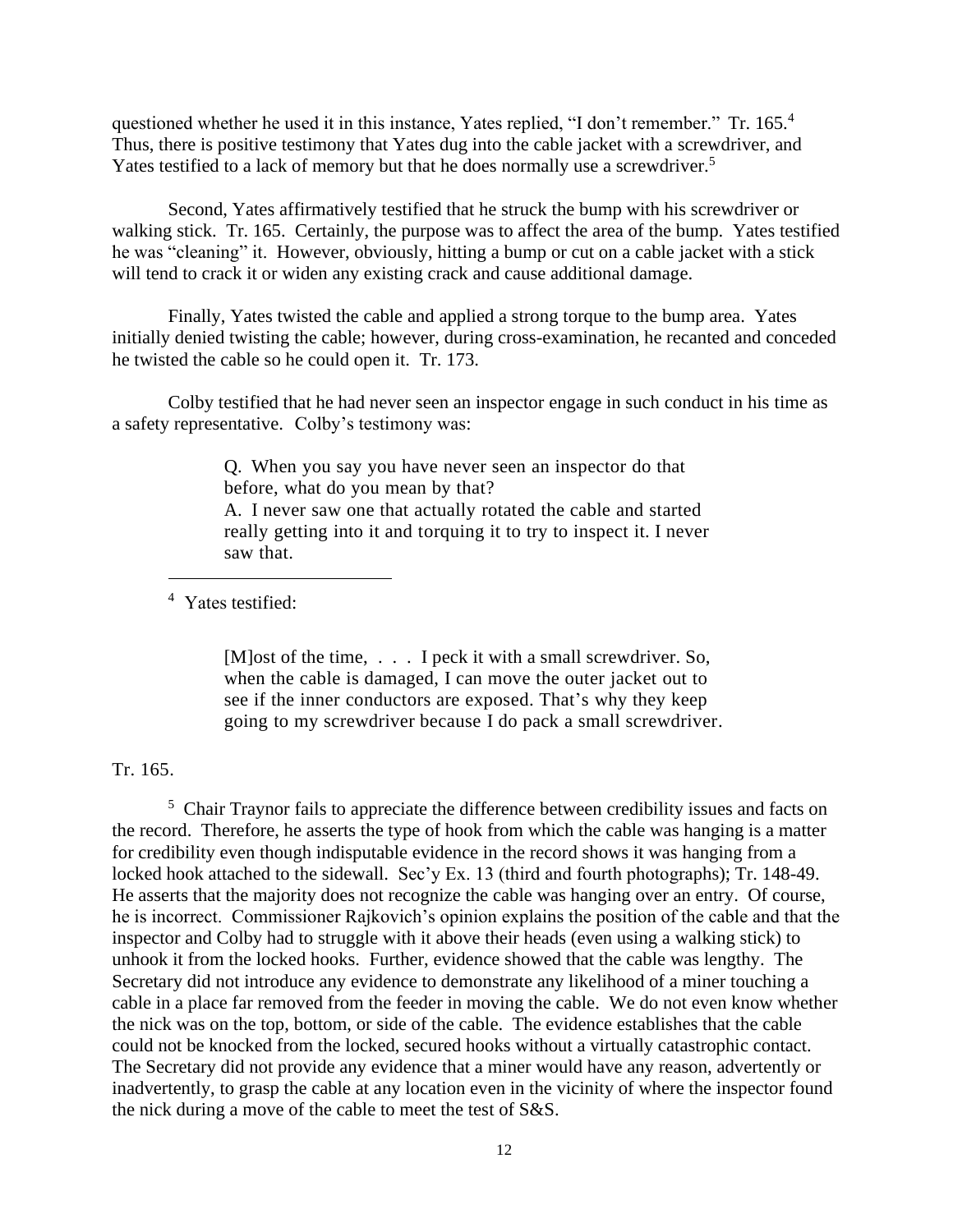Q. What about with the screwdriver and digging into the hole, did you ever see that? A. Never.

## Tr. 205.

The Judge did not discredit Colby's testimony. Rather, he found Yates manipulative actions "unorthodox or embellishing." 41 FMSHRC at 819. Strangely, the Judge faulted Consol for not providing testimony about proper inspection techniques. *Id*. Thus, the Judge affirmed an S&S designation even while acknowledging the Inspector embellished or exacerbated the condition to an unknown extent through prying, striking, and physically manipulating the cable and requiring the operator to explain proper investigation techniques. He placed a duty on the operator to explain the obvious: picking at, hitting, and twisting a cable is unsuitable and may cause further damage.<sup>6</sup>

Finally, Yates' intended for his photographs to magnify the image of damage. A small crack is magnified many times over and, even then, does not show any metal. Whatever damage is discernible to an inner cable clearly may have resulted from opening a slit and then vigorously twisting the cable.<sup>7</sup>

In summary, there is no evidence of any hazard created by the cable condition before Yates' actions. The Judge made no effort to determine the extent to which Yates' activities, which the Judge found exacerbating or embellishing, affected the condition of the cable. Thus,

 $<sup>7</sup>$  The Secretary introduced two pictures Inspector Yates took of the cable after his</sup> manipulations. In taking the pictures, Yates he used a zoom setting knowing that it could distort the image to make the cut appear larger. Tr. 186. Pictures magnifying a scene naturally may have a dramatic impact upon the perception of a viewer. Magnification may cause a small cut to appear as a gash with the predictable psychological results. The extent of magnification in Yates' pictures may be seen by comparing the opening to a small "0" on adjacent black tape. As a result, the photographs depict the cut as significantly lengthier and wider than the reality.

<sup>&</sup>lt;sup>6</sup> In faulting Consol for not having provided evidence of proper investigation techniques the Judge stated, "Respondent presented little or no evidence as to what should be the proper or preferred techniques for examining and photographing damaged cables." 41 FMSHRC at 819. This analysis turns the Secretary's burden of proof on its head. It is MSHA's obligation to act in a demonstrably proper way. It is not incumbent upon a respondent to "prove" that proper inspection techniques do not include prying into a cable with a screwdriver, striking it with a walking stick or screwdriver, and vigorously twisting it thereby causing or opening any cut that may exist or may have been created by a probing screwdriver. One need not be an expert to understand that an intrusion into or initial widening of a slit would make the cable amenable to further widening by additional interaction with the cable such as a strong twist. Colby did not see any damage until after the manipulations. If the operator's and/or the miners' safety representatives are present, these representatives must be given an opportunity to see the alleged violation before an MSHA Inspector takes potentially damaging and prejudicial actions.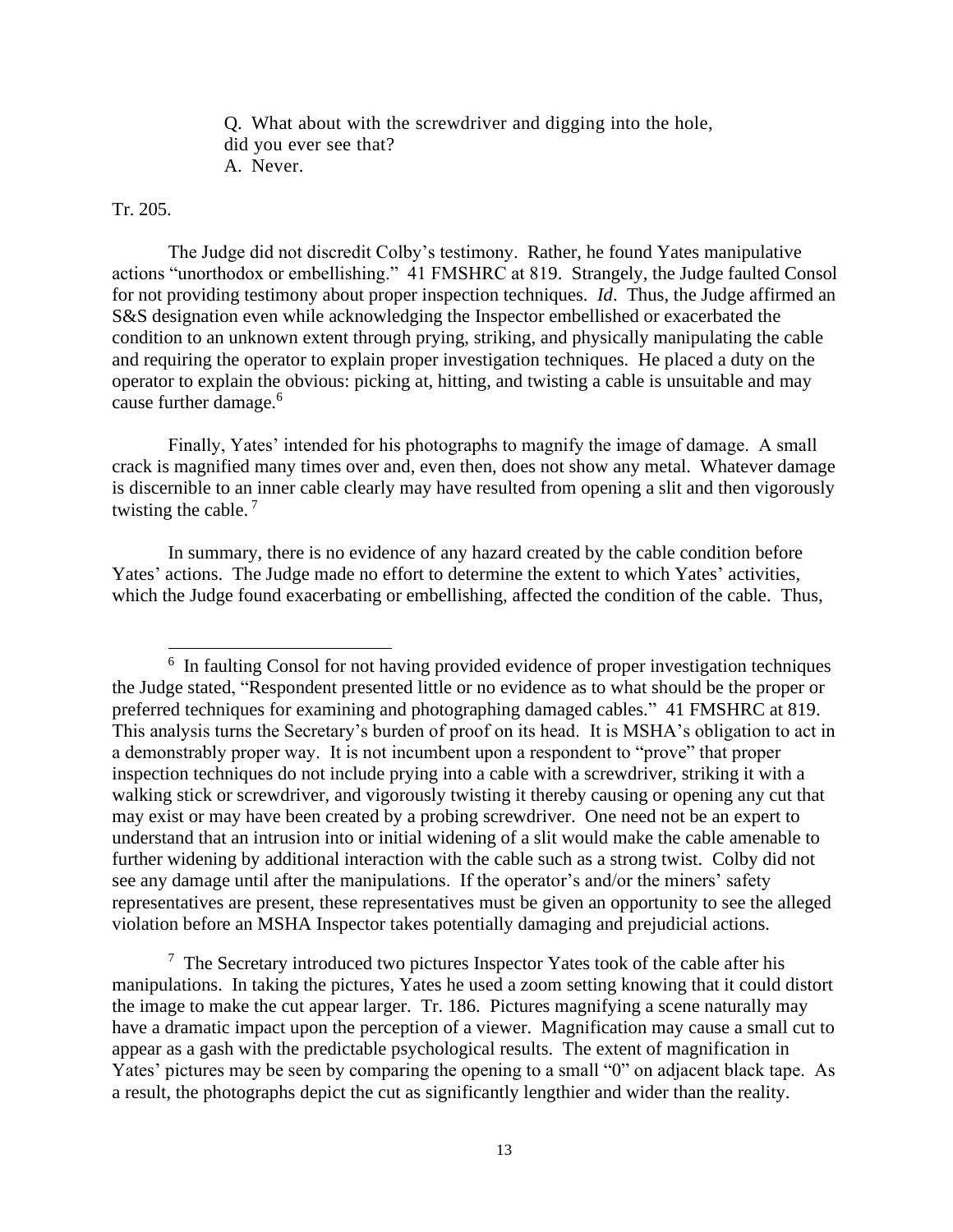the record lacks substantial evidence regarding the hazard of an exposed live wire existing before Yates' manipulations that had an indeterminate effect upon the cable.

I must and do tread carefully when a violation alleges the danger of an electrical shock. However, in this case, we have: (1) no evidence of the condition of the cable before Yates' intervention, (2) multiple severe manipulations of the cable, (3) the use of locked, insulated cable hooks virtually immune from accidental dislodgement, and (4) the absence of evidence of actions during a move affecting the condition of the cable. Substantial evidence does not support a likelihood that the condition of the cable before the Inspector's mishandling caused any hazard of touching a live wire or an adverse effect upon any miner.

William & althen

Althen, Commissioner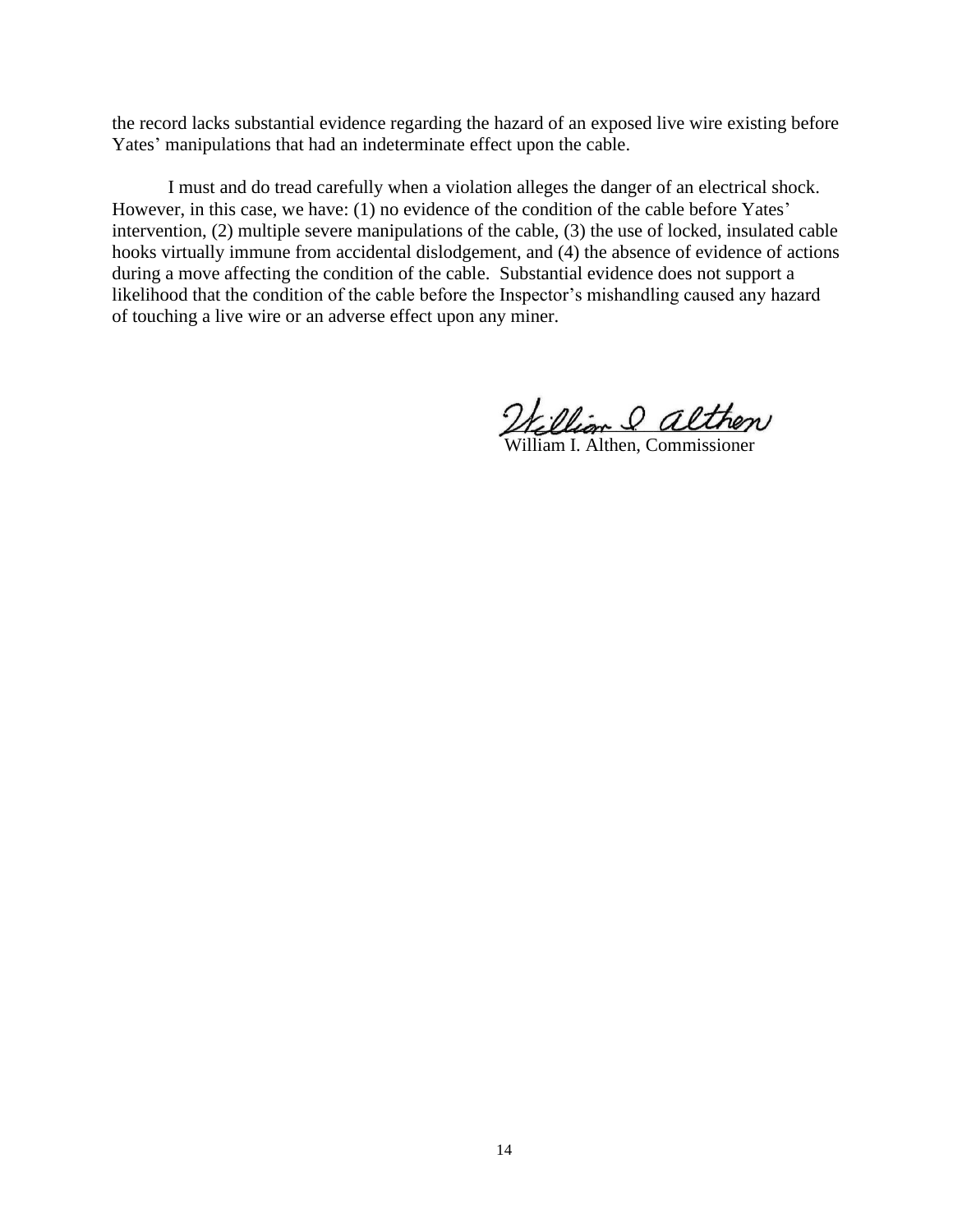## **Chair Traynor concurring in result, in part, and dissenting,**

I concur, in result, with the majority's decision to affirm the Judge's finding of a violation and a moderate level of negligence. I cannot, however, join their erroneous decision to vacate the Judge's decision that the violation below was "significant and substantial" ("S&S") – that is, of a nature that could significantly and substantially contribute to the cause and effect of a coal or other mine safety or health hazard. 30 U.S.C. § 814(d)(1). Unfortunately, my dissent will illustrate that my fellow Commissioners have taken an approach in this case that departs from basic norms of honest and principled appellate review.

The Judge concluded that the Secretary demonstrated it was reasonably likely that a miner would contact an inadequately insulated cable that provided power to a trammable coal feeder. 41 FMSHRC 803, 820 (Dec. 2019) (ALJ). He relied upon evidence that, *considered cumulatively*, demonstrates that the feeder's trailing cable was accessible and would be contacted by miners during continued normal mining operations. Specifically, the Judge relied on: (1) the position of the cable at the time of inspection – hanging off a hook on the ceiling and into the entry, (2) the potential for the cable to be knocked to the floor by a passing vehicle, (3) the frequency with which miners traveled through the entry, and (3) undisputed evidence of the miners' routine handling of the cable during moves of the trammable feeder. *Id*. at 820-822. Notably, the record below included the uncontroverted testimony of a witness from each party – the Secretary of Labor's inspector and the respondent company's master mechanic – that miners regularly handled the damaged cable while it carried 480 volts of electricity necessary to move the large machine.

The majority badly mischaracterizes the Judge's S&S decision by focusing exclusively on the likelihood of miners contacting the damaged cable after it is knocked from the hook by a passing vehicle. Slip op. at 4. But **undisputed record evidence offered by both parties** establishes that miners handled the energized cable regularly during powered moves of the feeder. To reverse the S&S determination, the majority ignores this critical evidence in favor of a *de novo* record, built by discarding credibility determinations without discussion.

In Part I of my dissent, I identify the majority's errors with more specificity. In Part II, I demonstrate that the Judge's S&S decision is supported by substantial evidence in the record.<sup>1</sup>

## **PART I**

#### **A. The Majority Errs in Ignoring the Judge's Credibility Determinations**

Inspector Bryan Yates was joined by Consol safety representative Daniel Colby during the inspection of the entry. Each testified as a witness at the hearing and although portions of their recollections were consistent, in certain instances their testimony materially differed. The Judge ultimately resolved the conflicts by crediting the testimony of Yates over Colby. 41 FMSHRC at 819 (finding "the inspector's testimony to be credible and reliable."); *id*. at 820

<sup>&</sup>lt;sup>1</sup> Included within Part II are my thoughts upon the growing confusion in the Commission's S&S caselaw.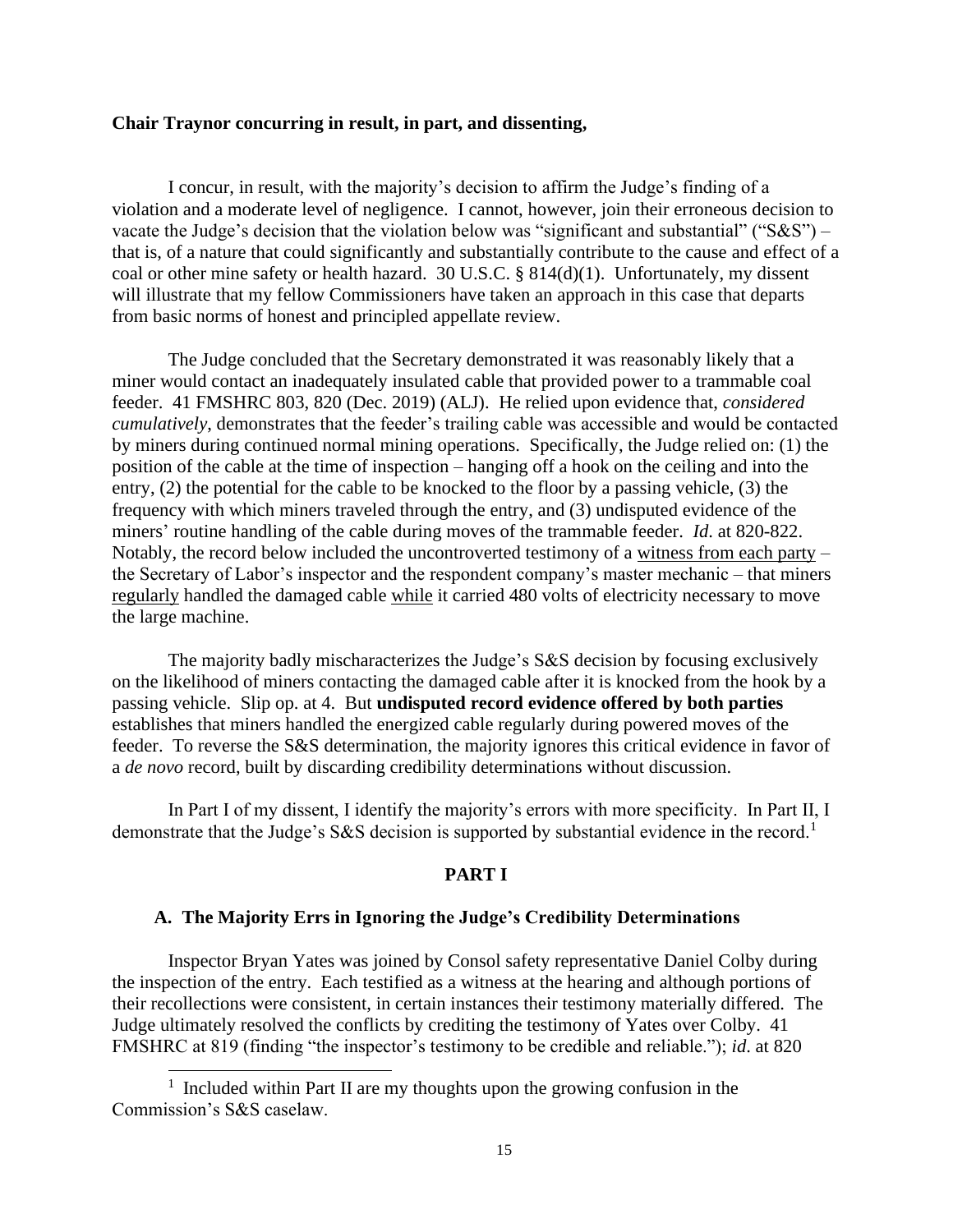(rejecting "many of the Respondent's suggested finding of fact in favor of those argued by the Secretary.").<sup>2</sup> The majority's fact section does not acknowledge the Judge's credibility determination. Accordingly, they err. *See Consol Pennsylvania Coal Co*., 43 FMSHRC 145, 151 (Apr. 2021) (citation omitted) (holding that a Judge's credibility determination is entitled to great weight and may not be overturned lightly.).

Instead, my colleagues inappropriately recite the record evidence *de novo*. *See Donovan on behalf of Chacon v. Phelps Dodge Corp*., 709 F.2d 86, 92 (D.C. Cir. 1983) (finding that it was error for the Commission to "substitute a competing view of the facts for the view the ALJ reasonably reached"); *see also Harlan Cumberland Coal Co*., 20 FMSHRC 1275, 1277 (Dec. 1998) ("We see no basis for overturning the judge's crediting of the first-hand observations of [the inspector] over the testimony of Harlan's safety director.").

It is well established that the Commission reviews a Judge's credibility determinations under an abuse of discretion standard. *See Jim Walter Res., Inc*., 37 FMSHRC 1868, 1871 (Sept. 2015). There must be "compelling reasons" to take the "extraordinary step" of reversing a Judge's credibility determination. *See Fort Scott Fertilizer-Cullor, Inc*., 19 FMSHRC 1511, 1516 (Sept. 1997) (quoting *Hall v. Clinchfield Coal Co*., 8 FMSHRC 1624, 1629 (Nov. 1986)) (internal quotations omitted).

In proceedings under the Mine Act, the Judge is the fact finder, empowered to make credibility determinations to resolve conflicting evidence. *See*, *e.g*., *Jim Walter Res., Inc*., 37 FMSHRC at 1871; *see also* Commission Procedural Rule 69(a), 29 C.F.R. § 2700.69(a). We have consistently held that:

> [The Commission is] not a supervening fact-finding panel and may not reverse a Judge's decision merely because evidence in the record could have supported a contrary outcome. [ ] If the Judge's decision is one a reasonable fact finder could reach based upon the evidence, we must accept the Judge's determination even though, were we the fact finder, we might have reached a different outcome.

*Consolidation Coal Co*., 39 FMSHRC 1737, 1743 (Sept. 2017).

The majority irresponsibly fails to offer even the barest explanation as to why they do not apply these well-settled standards requiring our deference to our Judges' resolution of conflicting evidence. In their pursuit of a preferred outcome, they have abandoned their duty to deal squarely with the record. Below, I discuss two key facts the Judge found to support his S&S determination that were improperly disregarded by the majority. These two examples will

<sup>&</sup>lt;sup>2</sup> Despite the Judge's decision to credit the testimony of Yates over Colby in instances where their testimonies contradict, Commissioner Althen makes the plainly false statement that "the Judge did not discredit Colby's testimony." Slip op. at 13. And even though I note this for his attention in this dissent, he insists on maintaining this assertion. Commissioners can have a wide variety of differing views on questions of law and policy, but quality of the Commission's decisions and the integrity of the Commission as an institution are diminished by deliberately dishonest statements.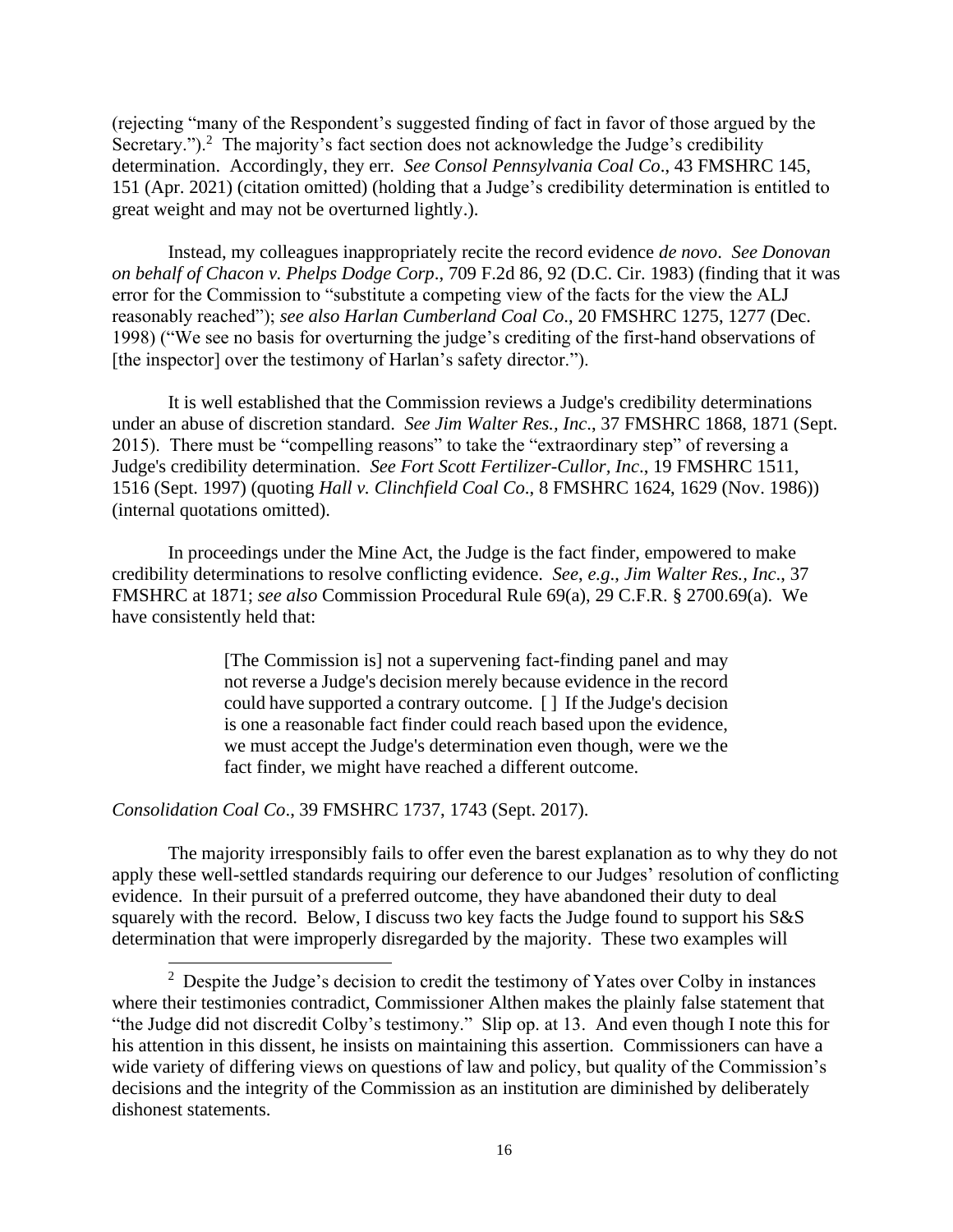illustrate how the majority has authored a statement of facts that, remarkably: (1) omits material findings of fact and (2) cites testimony that the Judge rejected without even passing reference to the standards that direct them to defer to our Judges' credibility determinations.

#### **1. The cable was suspended from a J-hook.**

The Judge found that the cable was suspended from the ceiling of the entry on a J-hook. 41 FMSHRC at 816 (citing Tr. 150, 153). The Judge specifically relied upon this factual finding when he determined that a passing ram car loaded high with coal might knock the cable to the floor. *Id*. at 821 (citing Tr. 152, 221 and Summary of Testimony *supra*.)

The majority does not mention that the Judge found that the cable hung from a J-hook. Instead, they cite conflicting testimony regarding the subject hook, including Colby's initial testimony that the cable was hanging from a J-hook and his later testimony that it was hanging from "cable hooks" or "locked hooks."<sup>3</sup> Slip op. at 2. My colleagues state that:

> Colby explained that, due to the way the cable was hung on the locked hooks, the only way for the cable to fall to the floor was to destroy the insulated and locked hooks. Thus, according to Colby, the cable could not simply fall from the roof but could be dislodged only if some event destroyed the entire closed and attached hook.

Slip op. at  $2<sup>4</sup>$ 

Of course, the Judge resolved the conflict in the evidence in favor of the Secretary; the Judge credited Yates' consistent testimony and discredited Colby's inconsistent testimony. The Judge's resolution of the conflict in favor of Yates was material because it informed his subsequent conclusion that the cable could be knocked loose from the *J-hook* on the ceiling by a passing vehicle.

The majority errs in citing and relying upon Colby's inconsistent testimony that the Judge discredited.

<sup>&</sup>lt;sup>3</sup> Colby testified that the cable was "hung along what we call insulated hooks, or Jhooks" (Tr. 202), before later testifying that his reference to "insulated hooks" in his notes (R. Ex. D) actually referred to a locking hook. Tr. 229-30.

 $4\,$  My colleagues rely on Colby's testimony regarding a photograph that was taken in a *different* area of the mine, noting that Colby identified that in the photograph of this *different place* the cable hung from a locked hook. Slip op. at 2 (citing Sec'y Ex. 13 (third and fourth photographs)). As Commissioner Rajkovich acknowledges "Yates did not take any photographs of the cable hanging on the hooks in the cited location. However, he did take two pictures of the cable hanging in a *different area* . . . ." Slip op. at 2 (emphasis added). Photographs of **different** hooks in a **different** location do not contradict the Judge's decision to credit Inspector Yates' testimony regarding **the cited location** in the entry.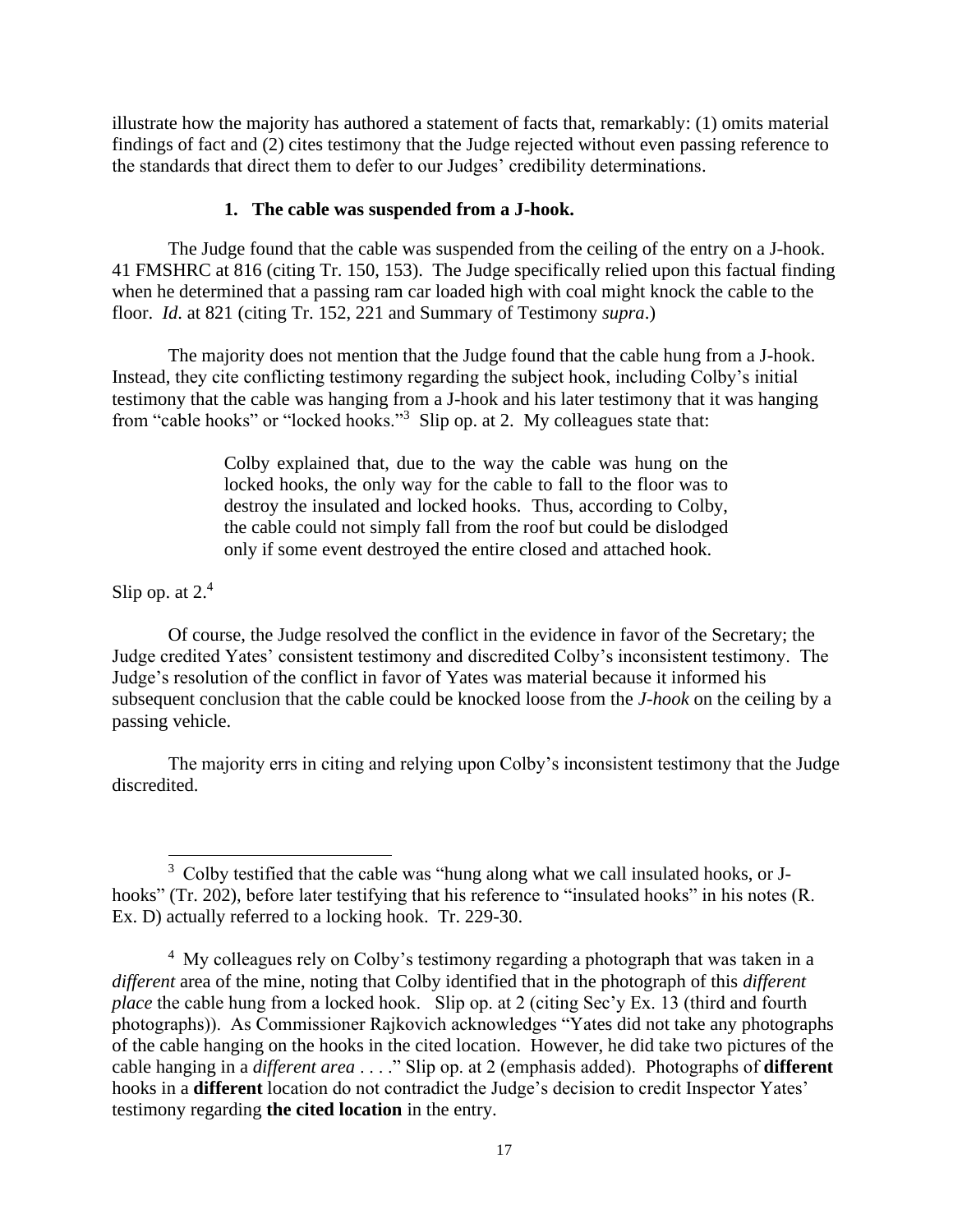## **2. The cable was hanging off its hooks, down into the entry and in the path of miners and their vehicles.**

The Judge found that at the time of inspection the cable was hanging into the entry, within the grasp of miners working or traveling in the area. 41 FMSRHC at 820-21; Tr. 160, 188. The Judge credited Yates' testimony that the cable was easy to reach, hanging approximately six feet or less from the ground.<sup>5</sup>

Instead, the majority states that "Yates and Colby varied somewhat in their estimate in the height of the entry. However, they agreed [the cables] removal required a team effort in which they reached about their heads."<sup>6</sup> Slip op. at 3. "Colby explained that the purpose of the height of the cable was to allow materials to pass under the cable freely." *Id*. at 3.

Of course, it is undisputed that the hook attached to the ceiling was above their heads. Instead, the height of the hanging *cable* was in dispute. The Judge resolved the dispute. He credited Yates, finding that the cable was in the path of miners. My colleagues refuse to acknowledge this credibility determination.

Presenting the evidentiary record without the context of the Judge's credibility determinations is an underhanded way to silently overturn those determinations. My colleagues are attempting to avoid providing the deference commonly afforded to a Judge's factual findings in order to reach their preferred result. *See Farmer v. Island Creek Coal Co*., 14 FMSHRC 1537, 1541 (Sept. 1992) (A Judge's decision to credit the testimony of a witness is entitled to great weight and may not be overturned lightly.).

Q: With the cable hanging on the J-hooks, could you easily reach the cable?

A: Where it was down in the entry, yes.

. . .

- Q: The area of the cable that you cited, you could physically reach that cable?
- A: Yes.
- *Q: So it's not a matter of being able to take the cable down or put it back up, but you could reach the cable and touch it? A: Yes.*

Tr. 188 (emphasis added).

<sup>6</sup> Colby assisted Yates by retrieving the cable because inspectors are not permitted to conduct "work" in a mine. Tr. 188-89.

<sup>&</sup>lt;sup>5</sup> Specifically, Yates testified "in the area where [the cable] was hanging down, I could easily reach up and grab it." Tr. 160. Yates also testified: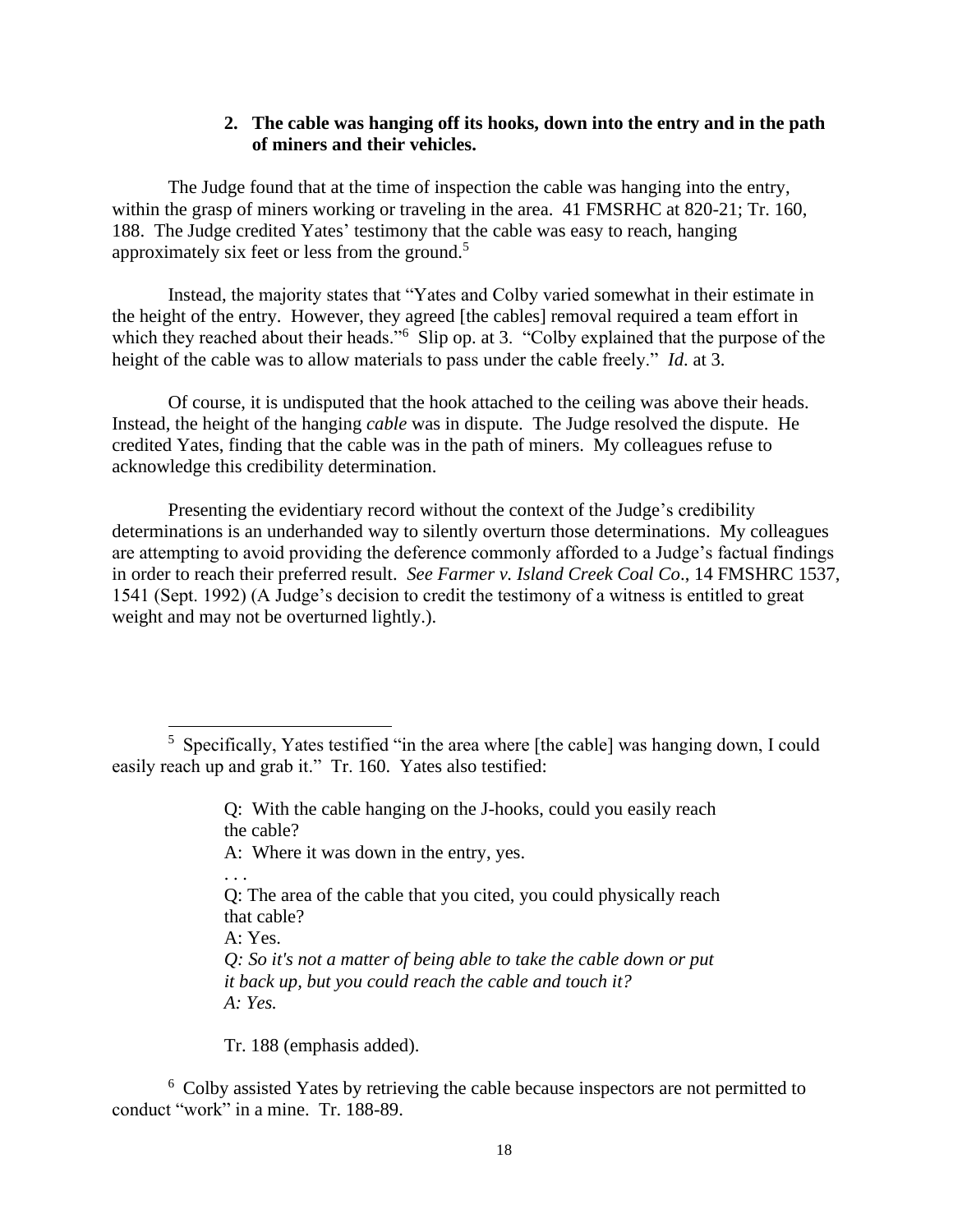## **B. The Majority Further Errs in Dismissing Uncontroverted Testimony from Both Parties' Witnesses as Insufficient.**

In other instances, in their analysis reversing the Judge, the majority at time dismisses the record evidence as somehow insufficient. Specifically, the majority dismisses the parties' witnesses' agreement that the cable would be contacted by miners during the move of the feeder as well as evidence that a miner would move the cable from a vehicle's path.

# **1. The trailing cable is energized and handled by miners during feeder moves.**

Both Inspector Yates and Consol's Master Mechanic Travis Stout confirmed that the cable is energized and handled by miners during a move. Tr. 161, 244-45. The cable is hung upon hooks in the entry between moves. It is taken down again for the next move. It remains powered during normal operation of the feeder. The Judge concluded that these moves contributed to the likelihood of electrocution.

However, the majority finds that this conclusion lacks the support of substantial evidence because they erroneously conclude the Secretary provided no information as to when the cable is energized or de-energized. The majority is incorrect; **both** Inspector Yates and the operator's witness master mechanic Travis Stout confirmed that the cable is energized and handled by miners regularly *during* a powered move.

> Q. So when they go to do a power move and move this feeder, will men be handling this cable?

[Yates] They can, yes.

Q. Would they be handling this cable with power on?

[Yates] You would have to, yes.

Tr. 161. No witness for the operator testified to the contrary. Stout confirmed Inspector Yates' testimony:

> Q. What is the feeder cable -- how does the feeder cable exist in an underground coal mine?

> ... [Scott] Feeder cable, it's highly insulated hangers all the way to the machine. Any slack would be put on top of the machine, but the only time it's really handled is during a power move, which in this case, it would probably be once a week or once every two weeks.

Q. And what voltage is this cable?

[Scott] It's 480 volts.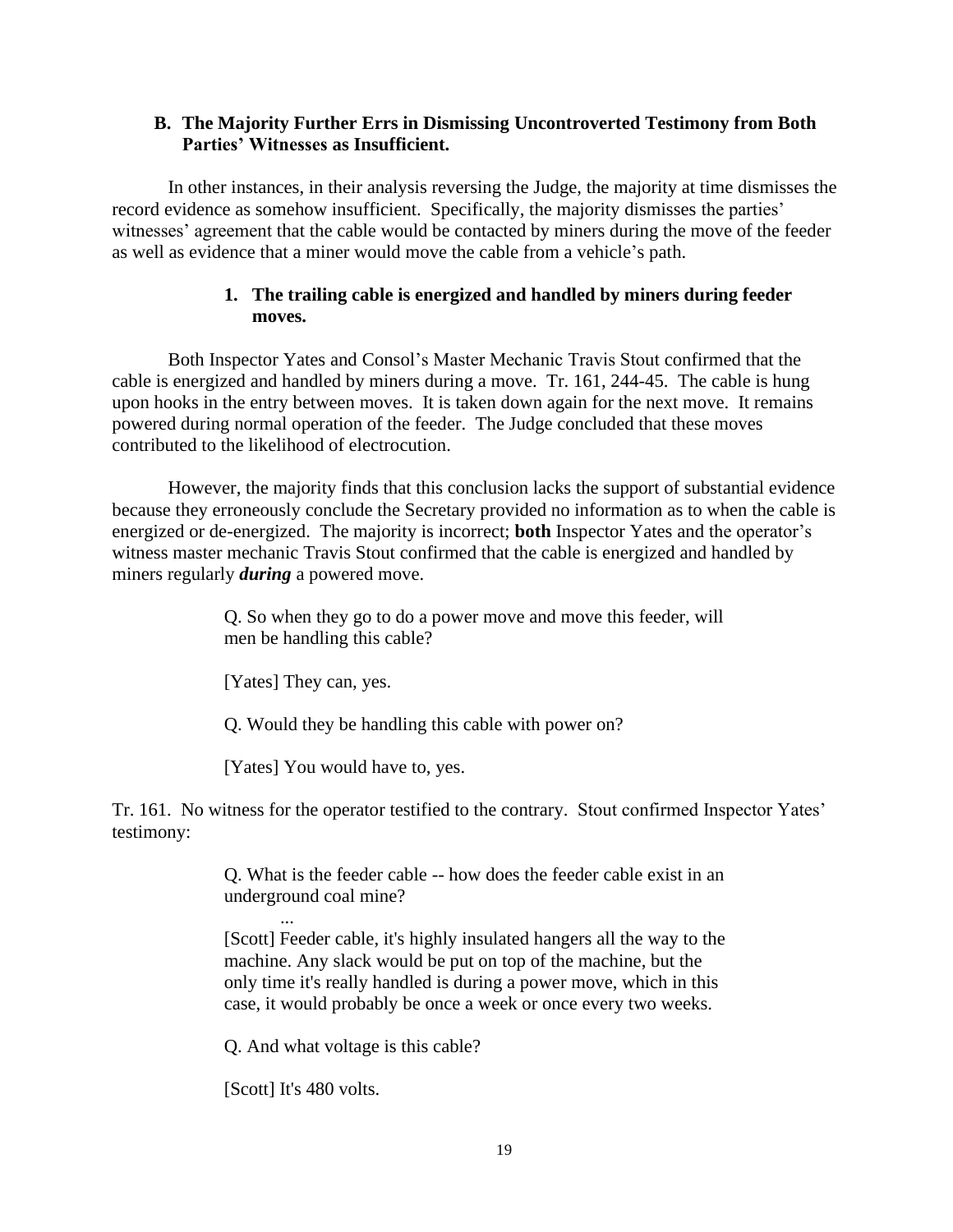Tr. 245. Of course, the fact that no testimony was elicited by the Secretary's counsel as to when, if ever, the cable is de-energized does not detract from the parties' witnesses' agreement that the cable *is powered and handled during moves*. What more than consistent testimony from both parties would the Commissioners in the majority need the Secretary to produce to satisfy their apparently arbitrary application of the substantial evidence rule?

The majority also states that the Secretary provided no information as to how miners would handle the cable. The majority is again incorrect. Yates testified that miners grasp the feeder cable as it trails behind the feeder. Tr. 161-62. Colby conceded that miners do not wear electrocution-protective gloves. Tr. 209-210. Yates also testified that miners are typically "hard[] on" cables during machine moves and will "bow" the trailing cable as it moves. Tr. 162. The cable is 480 volts and the surrounding area is wet. Tr. 151-53. Electricity can track through a pinhole. Tr. 191. Accordingly, there is ample evidence as to how miners handle the cable during moves.

Finally, the majority states that the Judge's use of the term "might" in finding that the move was an occasion when the miners "*might* be exposed to electrocution" indicates that the Judge was conveying that the probability of electrocution was below the threshold of "reasonable likelihood." Slip op. at 8 (emphasis added). The majority cites no precedent in support of this novel theory. Rather, their overly semantic focus is inconsistent with the Commission's guidance in *Newtown Energy, Inc*., 38 FMSHRC 2033, 2039 (Aug. 2016) ("We recognize that 'reasonable likelihood' is not an exact standard. Obviously, a Judge cannot calculate the degree of risk of the occurrence of the hazard in precise percentage terms."). Here, obviously, the Judge's decision to cite the feeder move as one of the four factors in support of his Step 2 conclusion indicates that the Judge believed that the evidence was sufficient.

#### **2. The low height of the cable increased the potential for contact.**

As previously stated, the Judge found that the cable was hanging low and into the entry at the time of inspection. Yates observed the energized feeder cable hanging down into the entry, six feet from the floor; he could easily reach up and touch it. Tr. 150-52, 160, 188.

The majority states that the Judge's conclusion that it was likely that miners would come into contact with the low-hanging cable is not supported by substantial evidence. Slip op. at 7-8. More specifically, the majority states that there is no testimony regarding why a miner would touch the cable when it was hanging down into the entry. Slip op. at 7.

Again, the majority mischaracterizes the record. Inspector Yates testified that cars were loaded high with coal and he was concerned that the coal was coming into contact with the cable. Tr. 152. Miners travel the entry in vehicles. Inspector Yates expected that a miner would move the cable to prevent it from becoming further damaged. Tr. 153-54.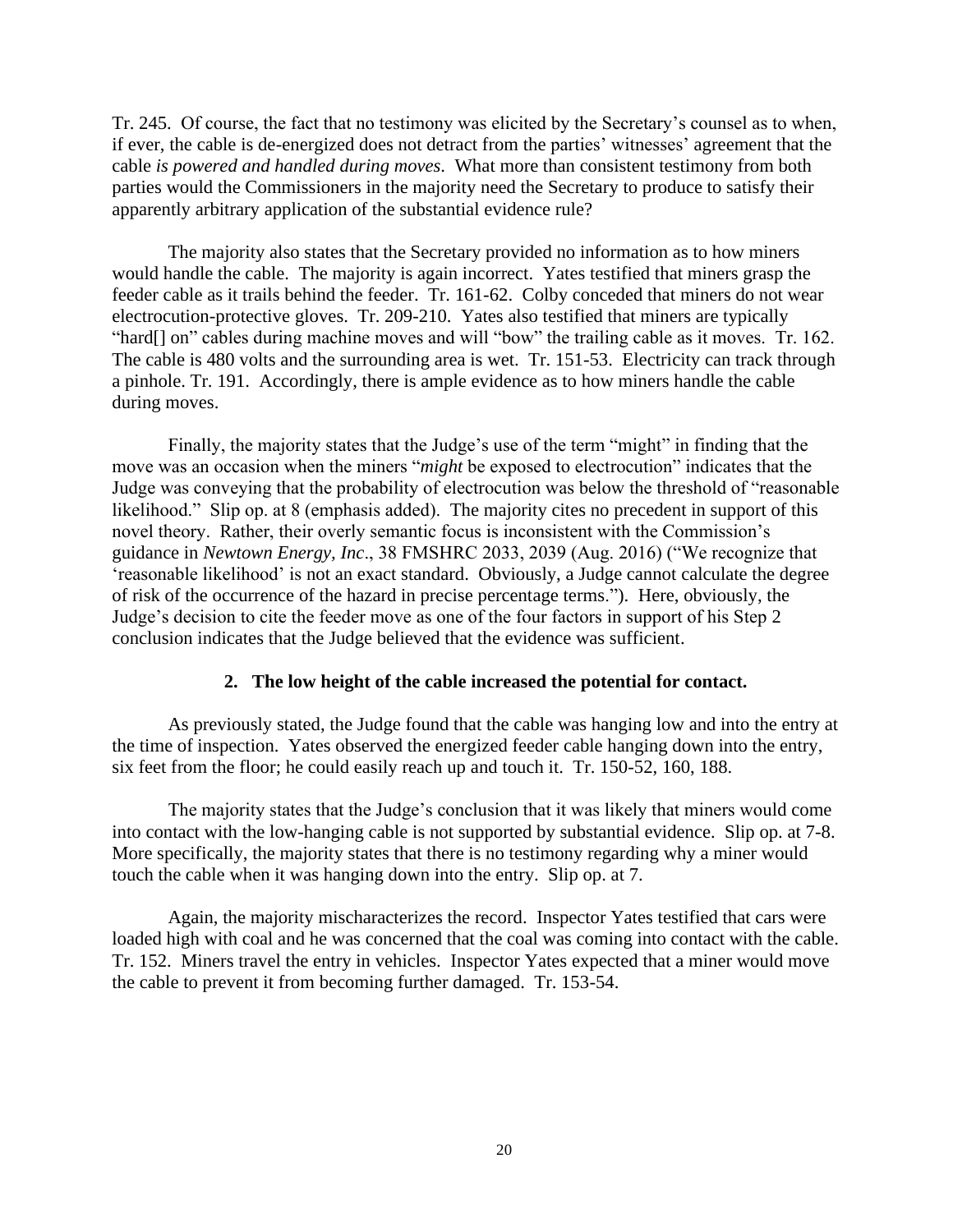## **C. My Colleagues Err by Ignoring the Mine Act's Penalty Criteria.**

Section 110(i) of the Mine Act provides that:

The Commission shall have authority to assess all civil penalties provided in this Act. In assessing civil monetary penalties, the Commission shall consider the operator's history of previous violations, the appropriateness of such penalty to the size of the business of the operator charged, whether the operator was negligent, the effect on the operator's ability to continue in business, the gravity of the violation, and the demonstrated good faith of the person charged in attempting to achieve rapid compliance after notification of a violation

30 U.S.C. § 820(i). Under our case law and procedural rules, if the Commission reverses a Judge's decision affirming a S&S designation, the Commission should remand the case to the Judge to reassess a new civil penalty. *See, e.g., Peabody Midwest Mining*, 42 FMSHRC 379, 389 (June 2020) ("vacat[ing] the S&S designation for the violation . . . [and] remand[ing] the case so that the Judge may reassess the penalty . . . ."); 29 C.F.R.  $\S 2700.30(a)$  ("In assessing a penalty *the Judge* shall determine the amount of penalty in accordance with the six statutory criteria contained in section 110(i) of the Act, 30 U.S.C. 820(i), and incorporate such determination in a written decision. The decision shall contain findings of fact and conclusions of law on each of the statutory criteria and an order requiring that the penalty be paid.") (emphasis added).

My colleagues ignore section 110(i) of the Mine Act, Commission case law and our Procedural Rules to independently assesses a penalty of \$1,000 without fully considering the statutory penalty criteria and in disregard for the appropriate division of roles between us – termed political appointees on the Commission tasked with reviewing the Judge's application of the section  $110(i)$  factors for errors of fact or law – and our long-tenured Judges tasked with applying the factors to *assess* a penalty. Unfortunately, my colleagues do not respect this boundary between the trial and appellate function, even though they did acknowledge its existence as recently as our decision in *Solar Sources Mining, LLC*, 43 FMSHRC 367, 372 (Aug. 2021).

In *Solar Sources*, I noted in dissent that my fellow Commissioners took the unusual step of re-assessing the penalty themselves in their majority decision rather than remanding to the Judge with instructions for him to reassess the penalty. My colleagues, in response, acknowledged that the "Commission typically leaves such determinations in the hands of our Judges" but explained the unique circumstances of that case compelled their departure from ordinary practice. *Id*. Not persuaded, I warned that their decision threatened to "usurp the discretionary role of our Judges in the assessment process, arrogating to themselves the power to set a penalty." *Id*. at 381. Here, they attempt to do it again – usurping the Judge's penalty setting role – this time, without even a fig leaf claim of unique circumstances. If they are going to transgress long-standing boundaries between our trial and appellate functions, they should at least do so squarely, transparently and with reasoned explanation. *See NBCUniversal Media,*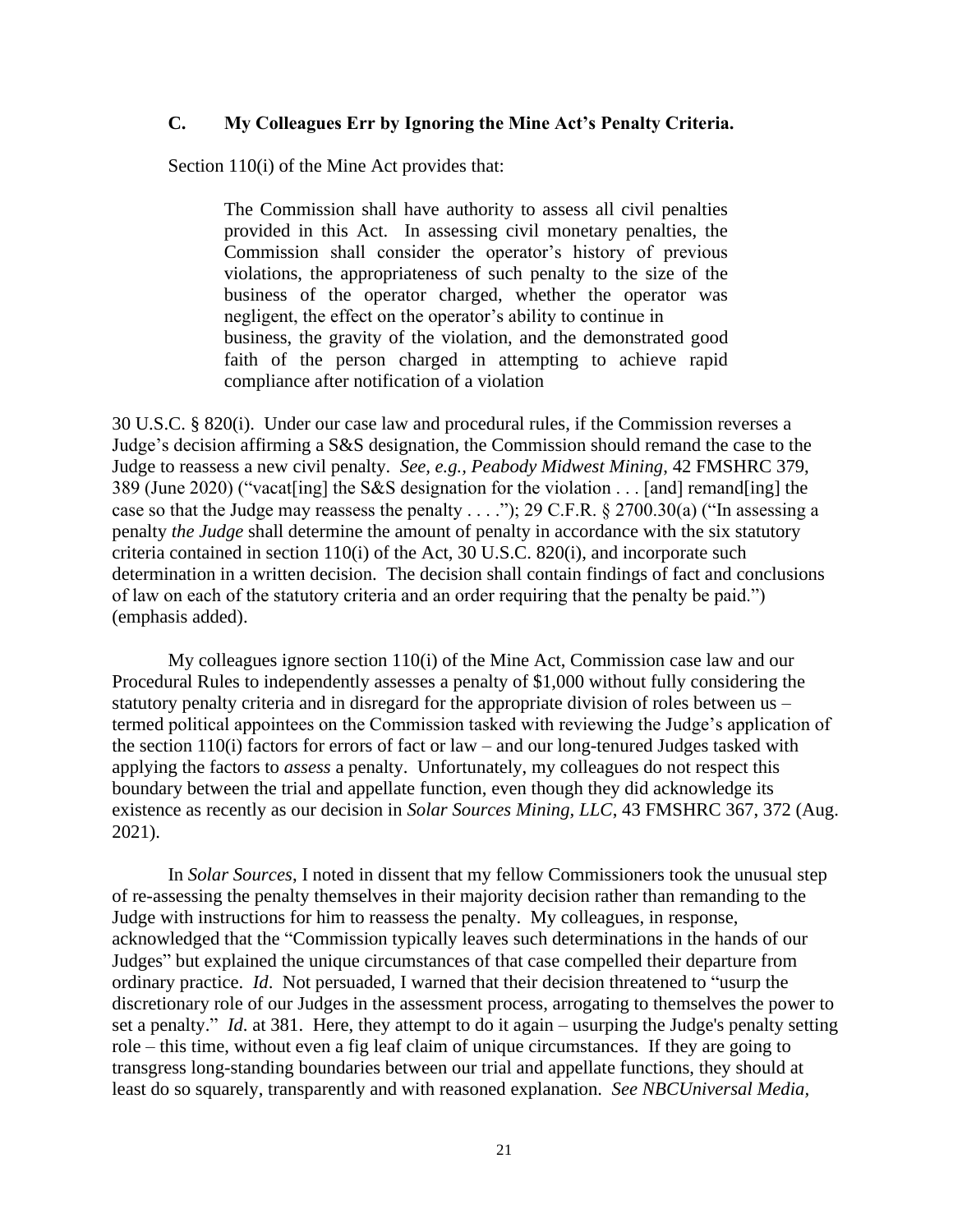*LLC v. N.L.R.B.*, 815 F.3d 821, 823 (D.C. Cir. 2016) ("When an agency's decision lacks adequate justification because . . . it fails to offer a coherent explanation of agency precedent, the judgment under review is wanting for lack of reasoned decision-making.")

## **PART II**

#### **A. The Commission's "Significant and Substantial" Standard**

A violation is S&S (30 U.S.C. § 814(b)), if based on the particular facts surrounding the violation, there exists a reasonable likelihood that the hazard contributed to by the violation will result in an injury or illness of a reasonably serious nature. *See Cement Div., Nat'l Gypsum Co*., 3 FMSHRC 822, 825 (Apr. 1981). In *Mathies Coal Co*., 6 FMSHRC 1 (Jan. 1984), the Commission further explained:

> In order to establish that a violation of a mandatory safety standard is significant and substantial under National Gypsum, the Secretary of Labor must prove: (1) the underlying violation of a mandatory safety standard; (2) a discrete safety hazard -- that is, a measure of danger to safety -- contributed to by the violation; (3) a reasonable likelihood that the hazard contributed to will result in an injury; and (4) a reasonable likelihood that the injury in question will be of a reasonably serious nature.

*Id*. at 3-4 (footnote omitted); *accord Buck Creek Coal, Inc. v. MSHA*, 52 F.3d 133, 135 (7th Cir. 1995); *Austin Power, Inc. v. Sec'y of Labor*, 861 F.2d 99, 103 (5th Cir. 1988) (approving *Mathies* criteria).

The Commission's *Mathies* standard had been used regularly in both Commission and federal court proceedings in its original form until it was altered by the Commission in *Newtown,*  38 FMSHRC at 2037-38.

In *Newtown,* the Commission added an additional burden to Step 2, requiring that instead of merely proving that the violation "contributed" to a hazard, the Secretary must prove a "reasonable likelihood of the occurrence of the hazard." *Id*. The Commission's *Newtown* decision was a reaction to the Fourth Circuit's decision in *Knox Creek Coal Corp. v. Sec'y of Labor*, 811 F3d 148, 162 (4th Cir. 2016), in which the court stated that "for a violation to contribute to a discrete safety hazard, it must be at least somewhat likely to result in harm." Accordingly, in *Newtown* the Commission raised the Secretary's Step 2 burden of proof.

In *Peabody Midwest Mining, LLC*, 42 FMSHRC 379, 383 (June 2020)<sup>7</sup> a different Commission majority again changed the S&S standard. According to *Peabody* under Step 2, the Secretary must now prove that "the violation was reasonably likely *to cause* the occurrence" of the hazard. Compared to the original requirement in *Mathies* that the Secretary must merely

 $<sup>7</sup>$  This decision is not yet final, as the operator's appeal of the Judge's remand decision is</sup> currently pending before the Commission.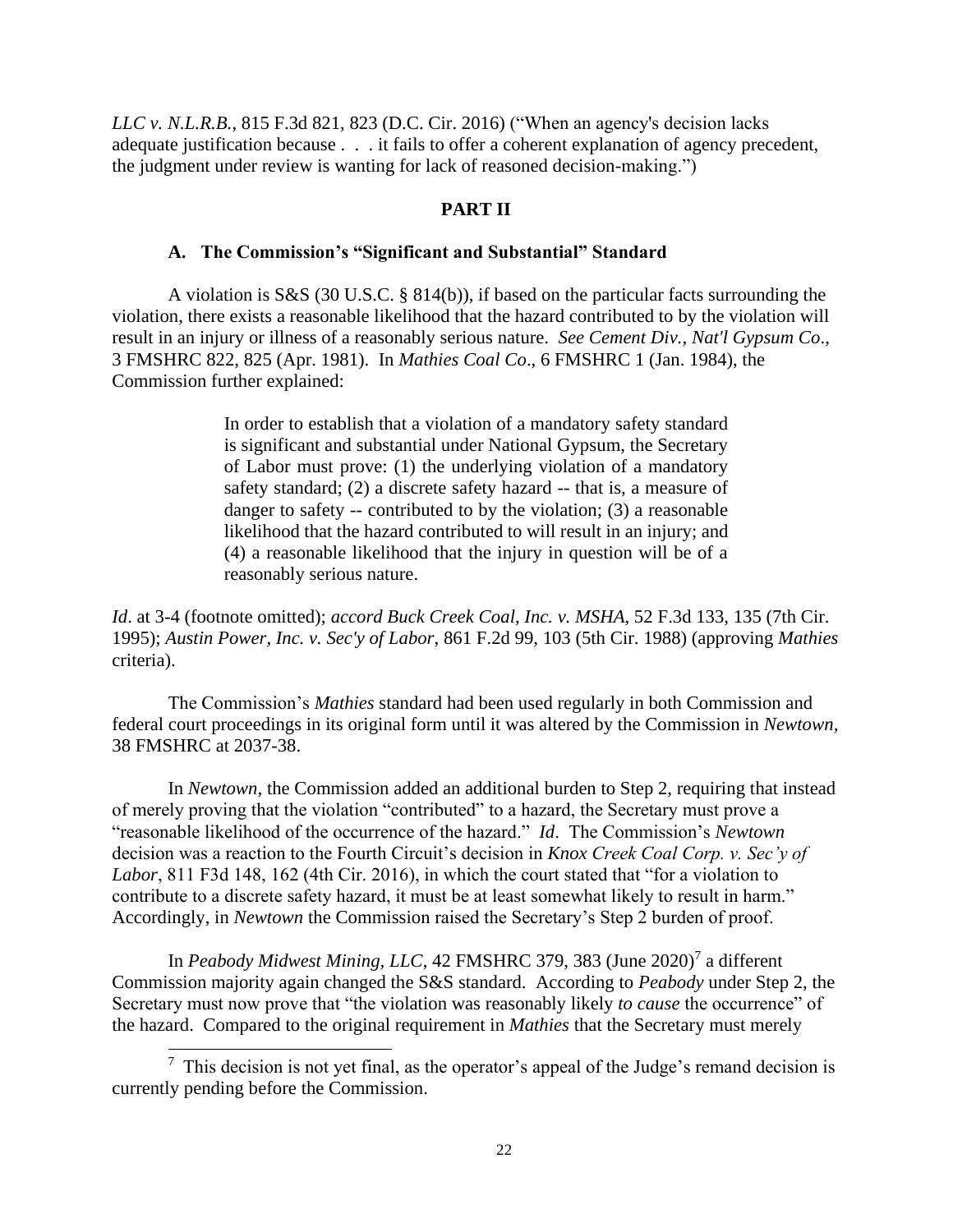demonstrate that the violation "contributed" to the hazard, the new *Peabody* standard represents a major change in the law. The Secretary now faces a much higher burden of proof to demonstrate that a violation is S&S.<sup>8</sup>

Additionally, in *Peabody,* the Commission for the first time added the term "cause" to step 3 of the test as well. The Commission's shifting interpretations of the term "significant and substantial" in section 104(d)(1) of the Mine Act demonstrates an institutional confusion at the Commission. Notably, my colleagues write separately on S&S, without a consensus opinion. The institutional confusion is the result of statutory ambiguity. The Secretary of Labor would be well-served to aid the Commission in resolving this confusion by proffering an authoritative interpretation of section  $104(d)(1)$  of the Mine Act.<sup>9</sup>

## **B. The Judge's Decision to Affirm the "Significant and Substantial" Designation is Supported by Substantial Evidence in the Record.**<sup>10</sup>

When reviewing a Judge's decision, the Commission is bound by the terms of the Mine Act to apply the substantial evidence test. 30 U.S.C.  $\&$  823(d)(2)(A)(ii)(I). "Substantial evidence" means "such relevant evidence as a reasonable mind might accept as adequate to support [the judge's] conclusion." *Rochester & Pittsburgh Coal Co*., 11 FMSHRC 2159, 2163 (Nov. 1989) (*quoting Consolidated Edison Co. v. NLRB*, 305 U.S. 197, 229 (1938)).

The "substantial evidence" standard is highly deferential. *See Cumberland Coal Res.,*  717 F.3d 1020, 1028 (D.C. Cir. 2013) ("we may not reject reasonable findings and conclusions, even if we would have weighed the evidence differently.") (citing *Sec'y of Labor v. Keystone Coal Mining Corp*., 151 F.3d 1096, 1104 (D.C. Cir. 1998)); *Consol Pennsylvania*, 43 FMSHRC at 155 (citations omitted). Under the substantial evidence test, the "possibility of drawing two inconsistent conclusions from the evidence does not prevent an administrative agency's finding from being supported by substantial evidence." *Sec'y on behalf of Wamsley v. Mutual Min., Inc*., 80 F.3d 110, 113 (4th Cir. 1996).

<sup>9</sup> Of course, among the options available to the Secretary is to simply ask the Commission to defer to an interpretation of section 104(d)(1) which resembles the original *Mathies* test.

<sup>&</sup>lt;sup>8</sup> Turning back to the case at hand, the majority appears to be confused as to how to analyze the concept of a "hazard" in Step 2 as compared to the likelihood of injury in Step 3. For example, in their analysis section, the majority conflates Step 2 and Step 3 and finds that the Secretary failed to fulfill his Step 2 burden because a miner is not reasonably likely to be injured. Slip op. at 6 ("The hazard from a violation of section 75.517 is that it may cause an electrical shock to a miner resulting from contact with an inadequately insulated or not fully protected power cable. Thus, the *Newtown Energy* Step 2 issue is whether the violation was reasonably likely to expose a miner to an electrical current).

 $10$  The substantial evidence analysis is at times redundant of the discussion of the errors within my colleagues' joint fact section, but I present it again in the context of a full affirmative case in support of the Judge's decision.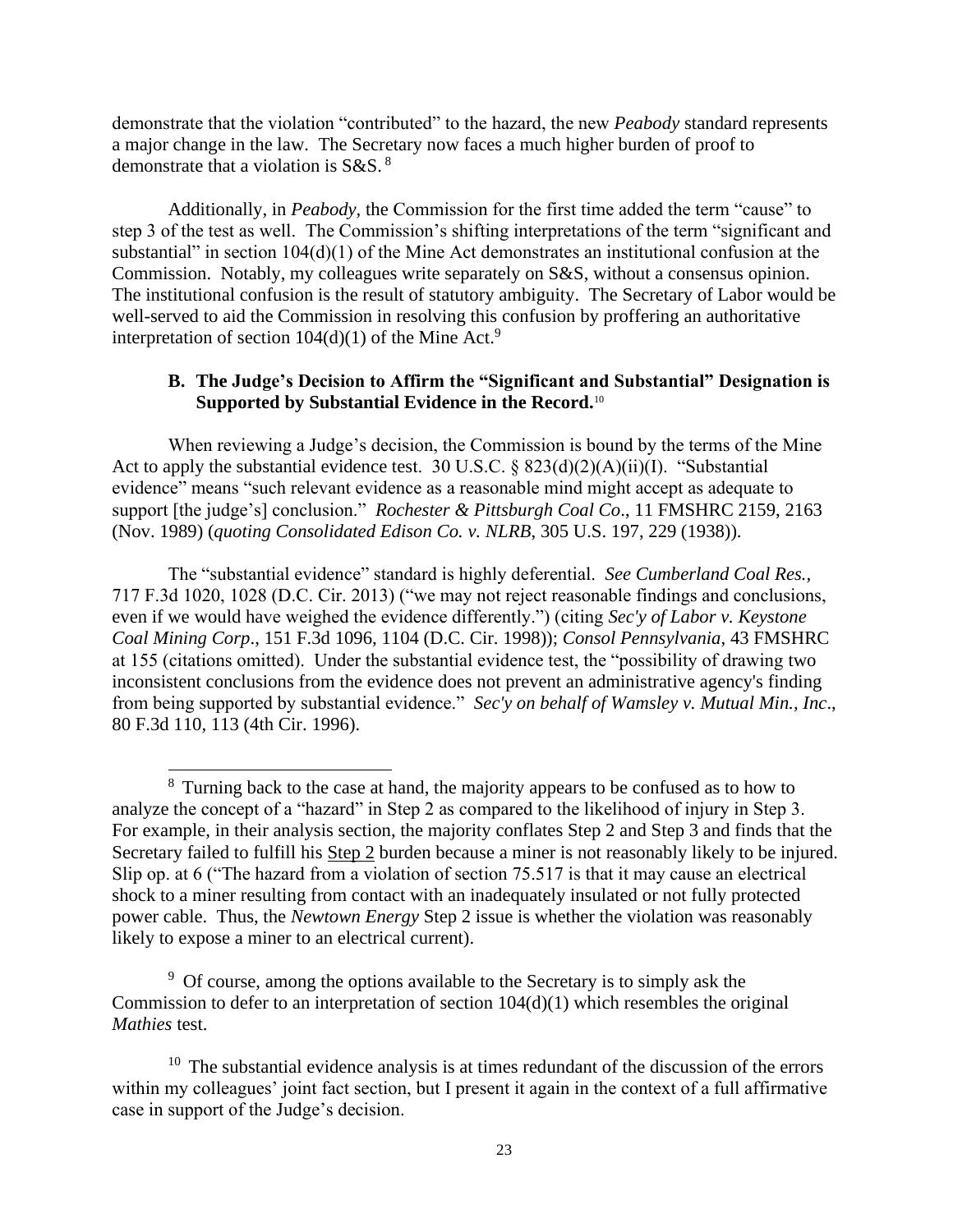The Judge found that the Secretary demonstrated it was reasonably likely that a miner would contact an inadequately insulated power conductor. 41 FMSHRC at 820-21 (undertaking a "step 2" analysis). The cable was accessible to miners because: (1) it was hanging off the hooks into the entry, (2) it could be knocked to the floor, (3) it is handled by miners during the feeder move and (4) because the area is frequently traveled.<sup>11</sup> 41 FMSHRC at 821-22. He also concluded that the occurrence of an electrical shock from the feeder cable was reasonably likely to result in a serious or fatal injury. *Id*. at 822 (undertaking a "step 3 & 4" analysis). The Judge's S&S findings and conclusions are supported by the record, eminently reasonable, and thus must be affirmed by the Commission. *Keystone Coal,* 151 F.3d at 1104 (The "sensibly deferential standard of review does not allow us to reverse reasonable findings and conclusions, even if we would have weighed the evidence differently.").

As previously stated, Yates observed the energized feeder cable hanging down into the entry, six feet from the floor; he could easily reach up and touch it.<sup>12</sup> Tr. 150-52; 160, 188. Yates believed that the cable had been hit by a high load of coal, which is regularly hauled through the entry. Tr. 143, 152, 172, 177. Miners frequently travel the entry on foot and in vehicles. Tr. 152-157. Yates was concerned that the low hanging cable would be knocked off the J-hooks from which it hung and a miner would attempt to rehang it. Tr. 150-151, 188. There were two cuts on the cable's outer jacket, one of which was large and deep enough to damage the inner conductor.

The trailing cable for the trammable feeder was routinely taken down from the J-hooks and handled by miners during equipment moves. Miners grasp the feeder cable as it trails behind the feeder. Tr. 161. The cable is 480 volts and the surrounding area is wet. Tr. 151-53, 161. Yates testified that electricity can track through a pinhole.<sup>13</sup> Tr. 191.

Citing Yates' testimony, the Judge found that during continued normal mining operations "coal loaded on top of ram cars could contact the hanging energized cable and knock it to the floor." 41 FMSHRC at 821; Tr. 143, 152-53. Whether the cable was "in a hanging position or knocked to the floor, [it] was accessible to miners traveling or working in the area." 41 FMSHRC at 820; Tr. 150, 155. Furthermore, the Judge concluded that the evidence demonstrated that miners would physically handle the energized feeder cable during a powered move. 41 FMSHRC at 821-22. Importantly, the Judge found that the damage to the cable was "sufficiently extensive so as to have created the hazard of electrocution."<sup>14</sup> *Id*. at 822.

<sup>13</sup> Colby conceded that miners do not wear electrocution-protective gloves. Tr. 209-210.

 $11$  The Judge considered these factual findings cumulatively when concluding that it was reasonably likely that a miner would be exposed to the damaged conductor.

<sup>&</sup>lt;sup>12</sup> Yates estimated that the roof in the cited area was  $7$  to  $7.5$  feet in height. Tr. 160.

 $14$  The Judge found that safety precautions instituted by the mine such as the sensitive ground fault protection are reductant safety features that are excluded from his S&S analysis. 41 FMSHRC at 821; *see also Consolidation Coal Co.*, 895 F.3d 113, 119 (D.C. Cir. 2018); *see Buck*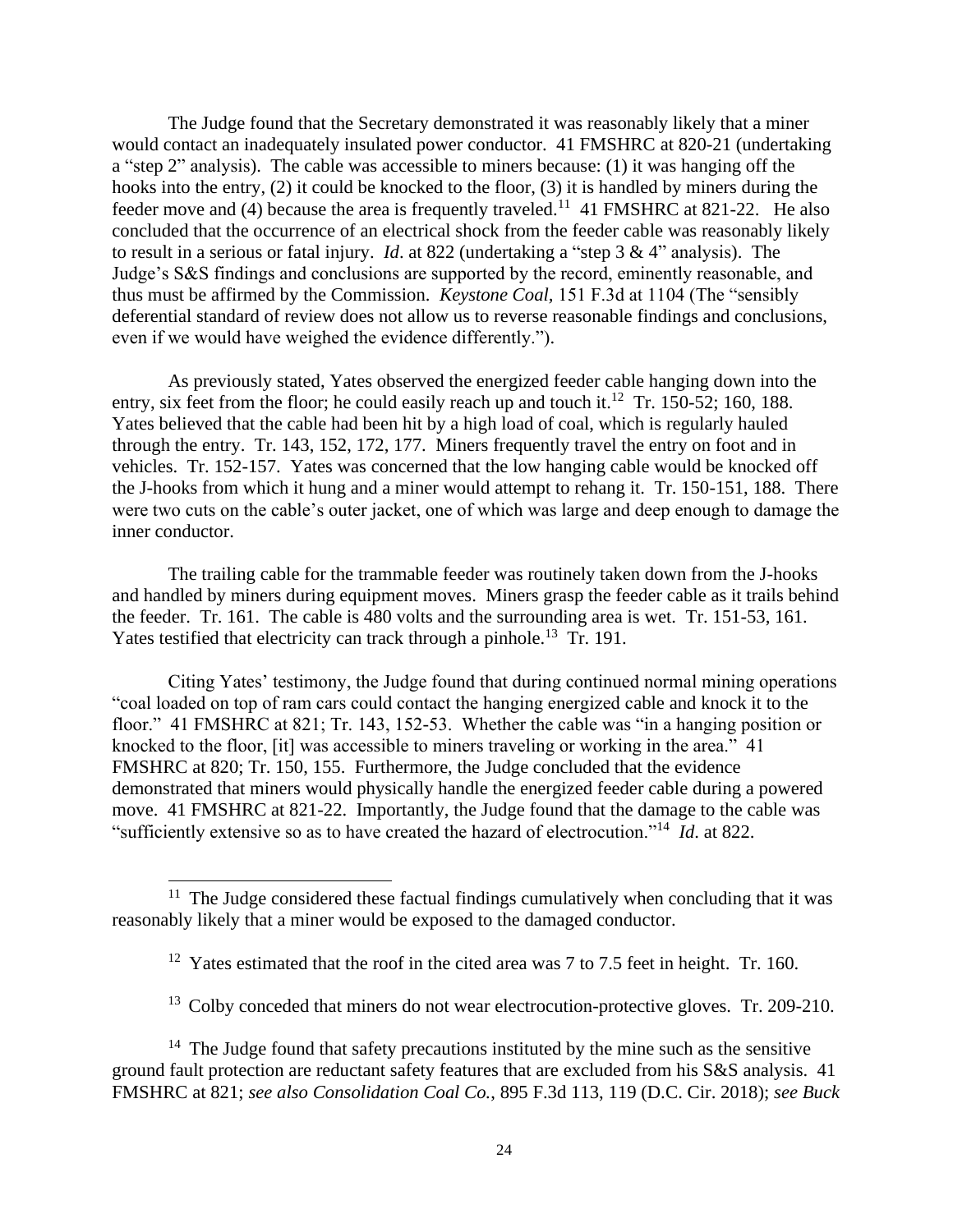A Judge is well within the bounds of his discretion to credit the opinion of an MSHA inspector and affirm a S&S designation. *See Consol Pennsylvania,* 43 FMSHRC at 151 (citing *Buck Creek,* 52 F.3d at 135 ("the ALJ certainly did not abuse his discretion here in crediting the opinion of [the] Inspector."). $15$ 

#### **CONCLUSION**

My colleagues and I affirm the Judge's finding of a violation involving a moderate level of negligence. I would affirm the Judge's S&S determination as thoroughly supported by substantial evidence and am disappointed in the quality of the majority's decision to do otherwise.

\_  $\overline{\phantom{a}}$  , where  $\overline{\phantom{a}}$ 

Arthur R. Traynor, III, Chair

*Creek Coal Co., Inc*., v. FMSHRC, 52 F.3d 133, 136 (7th Cir. 1995); *Cumberland Coal Res., LP*, 33 FMSHRC 2357, 2369 (Oct. 2011), *aff'd*, 717 F.3d 1020, 1029 (D.C. Cir. 2013).

<sup>15</sup> The refusal to apply the same legal standard in this case as was applied in *Consol Pennsylvania* is arbitrary and capricious. *See NBCUniversal Media, LLC*, 815 F.3d at 823.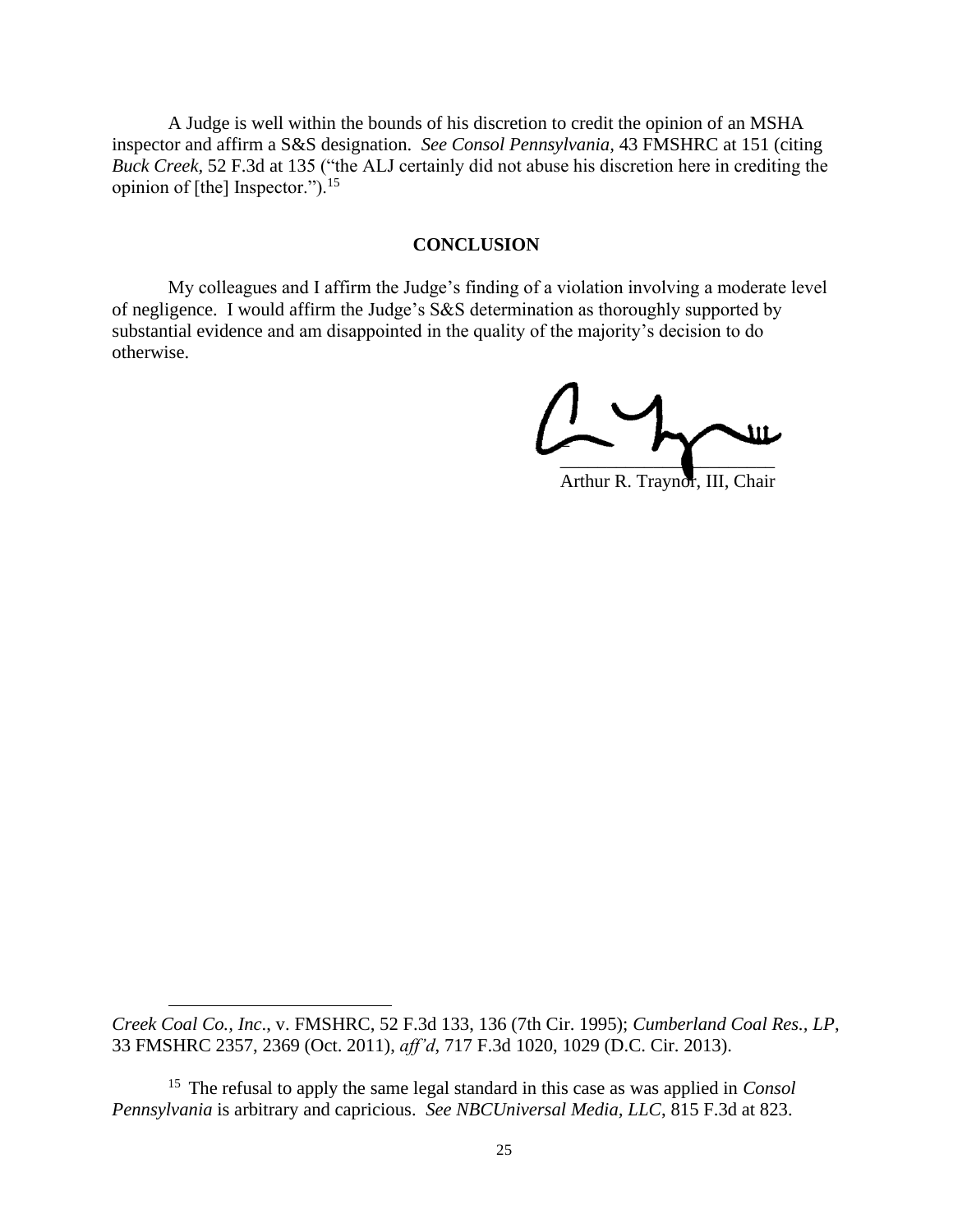#### Distribution:

Brian P. Krier, Esq. The Curtis Center 170 S. Independence Mall West, Suite 630E Philadelphia, PA 19106 [krier.brian@dol.gov](mailto:krier.brian@dol.gov)

Patrick Dennison, Esq. Fisher & Phillips LLP 6 PPG Place, Suite 830 Pittsburgh, PA 15219 [pdennison@fiserphillips.com](mailto:pdennison@fiserphillips.com)

Emily Toler Scott Senior Trial Attorney Office of the Solicitor U.S. Department of Labor Mine Safety and Health Division 201 12th Street South, Suite 401 Arlington, VA 22202-5452 [scott.emily.t@dol.gov](mailto:scott.emily.t@dol.gov)

April Nelson, Esq. Office of the Solicitor U.S. Department of Labor Mine Safety and Health Division 201 12th Street South, Suite 401 Arlington, VA 22202-5452 [Nelson.April@dol.gov](mailto:Nelson.April@dol.gov)

Melanie Garris U.S. Department of Labor Office of Civil Penalty Compliance Mine Safety and Health Administration 201 12th Street South, Suite 401 Arlington, VA 22202-5452 [Garris.Melanie@dol.gov](mailto:Garris.Melanie@dol.gov)

Chief Administrative Law Judge Glynn F. Voisin Federal Mine Safety & Health Review Commission 1331 Pennsylvania Avenue, NW, Suite 520N Washington, DC 20004-1710 [GVoisin@fmshrc.gov](mailto:GVoisin@fmshrc.gov)